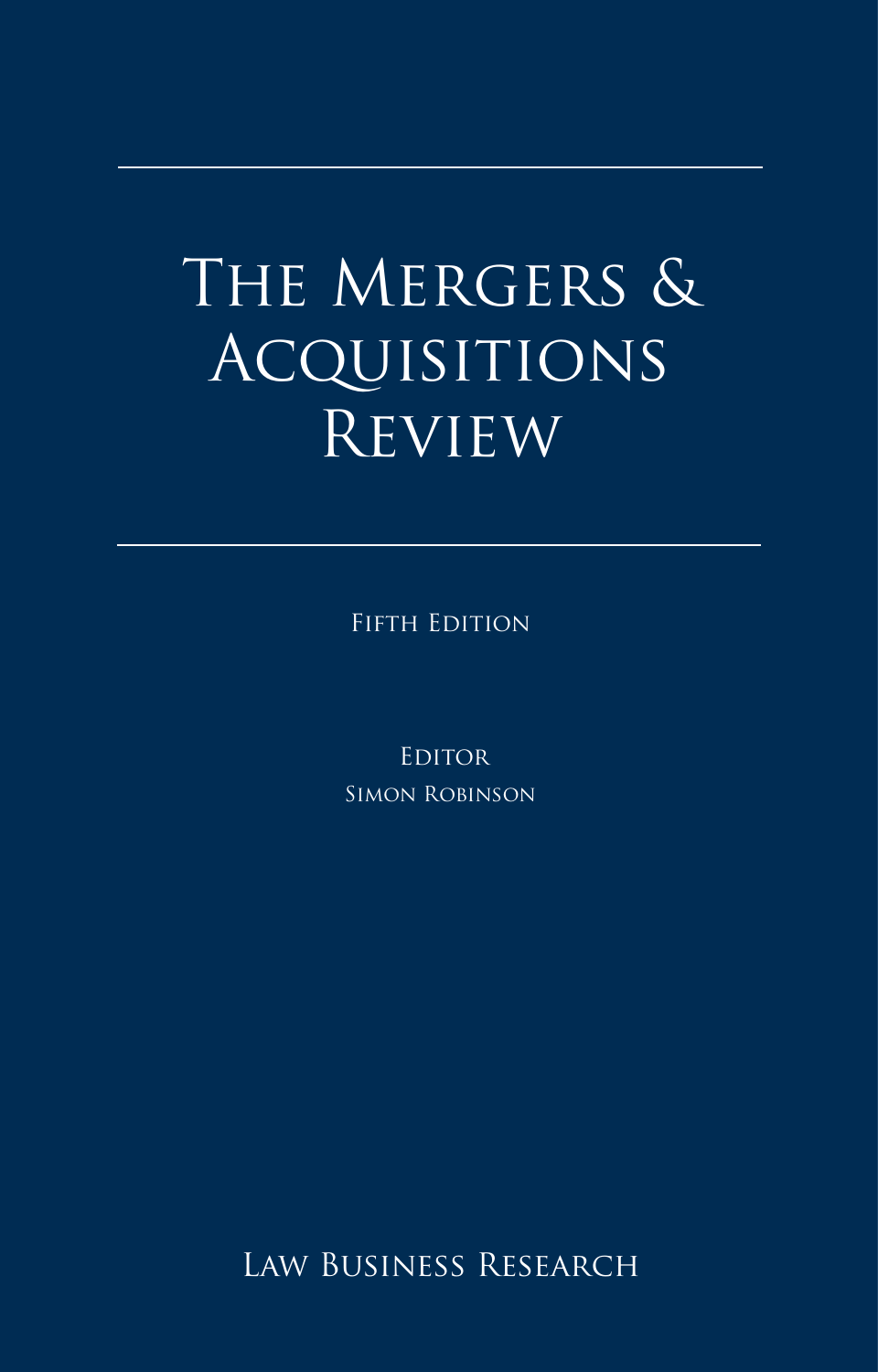## THE MERGERS & ACQUISITIONS REVIEW

#### fifth edition

Reproduced with permission from Law Business Research Ltd.

This article was first published in The Mergers & Acquisitions Review, 5th edition (published in September 2011 – editor Simon Robinson).

For further information please email Adam.Sargent@lbresearch.com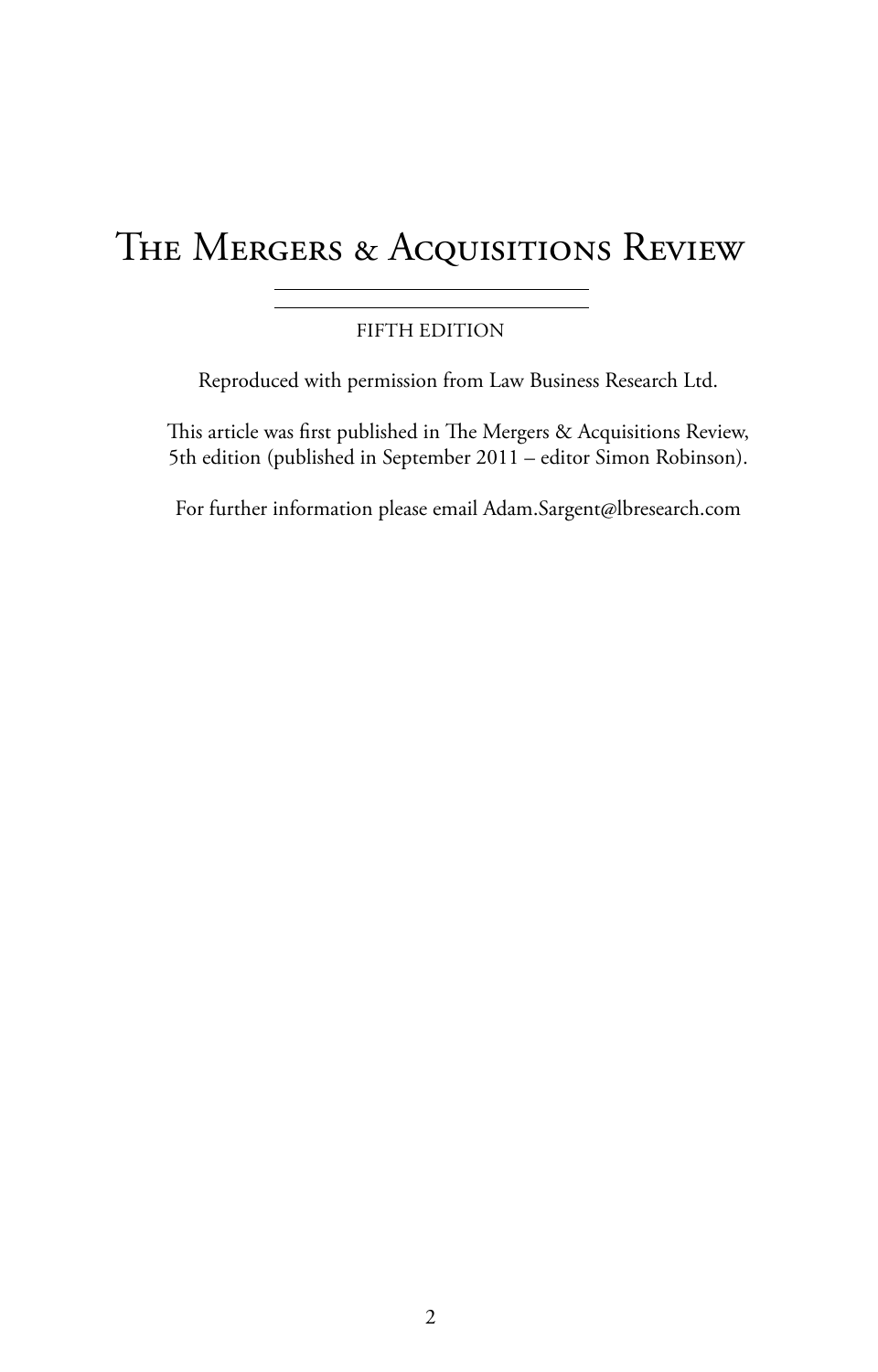# THE MERGERS & **ACQUISITIONS REVIEW**

Fifth Edition

Editor SIMON ROBINSON

Law Business Research Ltd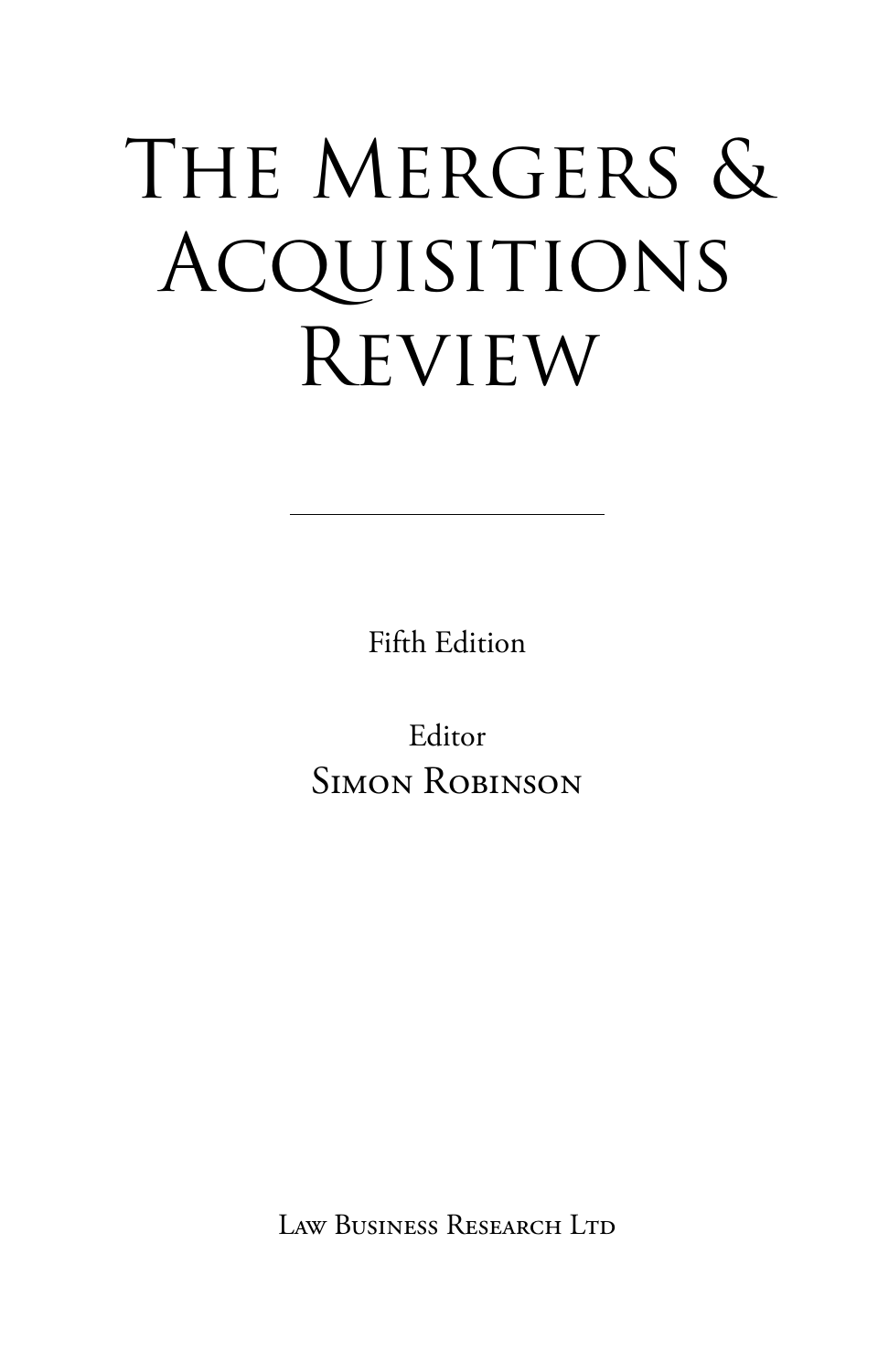#### Publisher Gideon Roberton

#### business development manager Adam Sargent

marketing Managers Nick Barette, Katherine Jablonowska

marketing assistant Robin Andrews

editorial assistant Lydia Gerges

production manager Adam Myers

**SUBEDITORS** Davet Hyland, Caroline Rawson, Sarah Morgan

> editor-in-chief Callum Campbell

managing director Richard Davey

Published in the United Kingdom by Law Business Research Ltd, London 87 Lancaster Road, London, W11 1QQ, UK © 2011 Law Business Research Ltd www.TheLawReviews.co.uk © Copyright in individual chapters vests with the contributors No photocopying: copyright licences do not apply. The information provided in this publication is general and may not apply in a specific situation. Legal advice should always be sought before taking any legal action based on the information provided. The publishers accept no responsibility for any acts or omissions contained herein. Although the information provided is accurate as of September 2011, be advised that this is a developing area. Enquiries concerning reproduction should be sent to Law Business Research, at the address above. Enquiries concerning editorial content should be directed to the Publisher – gideon.roberton@lbresearch.com

ISBN 978-1-907606-18-2

Printed in Great Britain by Encompass Print Solutions, Derbyshire Tel: +44 870 897 3239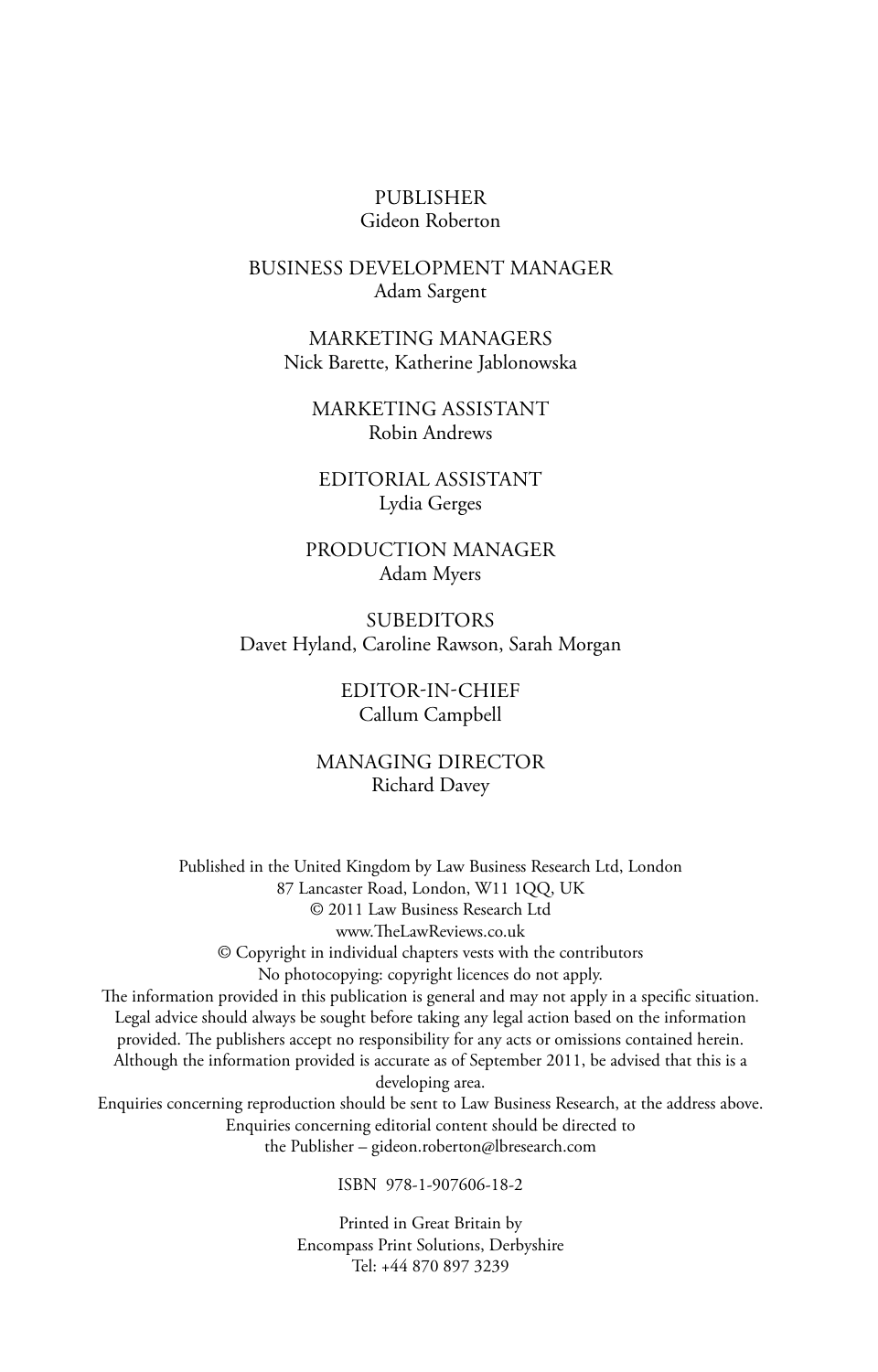### **ACKNOWLEDGEMENTS**

The publisher acknowledges and thanks the following law firms for their learned assistance throughout the preparation of this book:

> ABDULAZIZ ALGASIM LAW FIRM IN ASSOCIATION WITH ALLEN & OVERY LLP **ÆLEX AGUILAR CASTILLO LOVE** ALFARO-ABOGADOS ANDERSON MŌRI & TOMOTSUNE ARIAS, FÁBREGA & FÁBREGA ARNTZEN DE BESCHE ADVOKATFIRMA AS **BEITEN BURKHARDT** RECHTSANWALTSGESELLSCHAFT MBH BERNOTAS & DOMINAS GLIMSTEDT **BOWMAN GILFILLAN INC BOYANOV & CO BREDIN PRAT** BRIGARD & URRUTIA ABOGADOS SA CHARLES ADAMS RITCHIE & DUCKWORTH CRAVATH, SWAINE & MOORE LLP **DITTMAR & INDRENIUS** DEBEVOISE & PLIMPTON LLP DRYLLERAKIS & ASSOCIATES ELIG ATTORNEYS AT LAW **EUBELIUS** F CASTELO BRANCO & ASSOCIADOS FENECH & FENECH ADVOCATES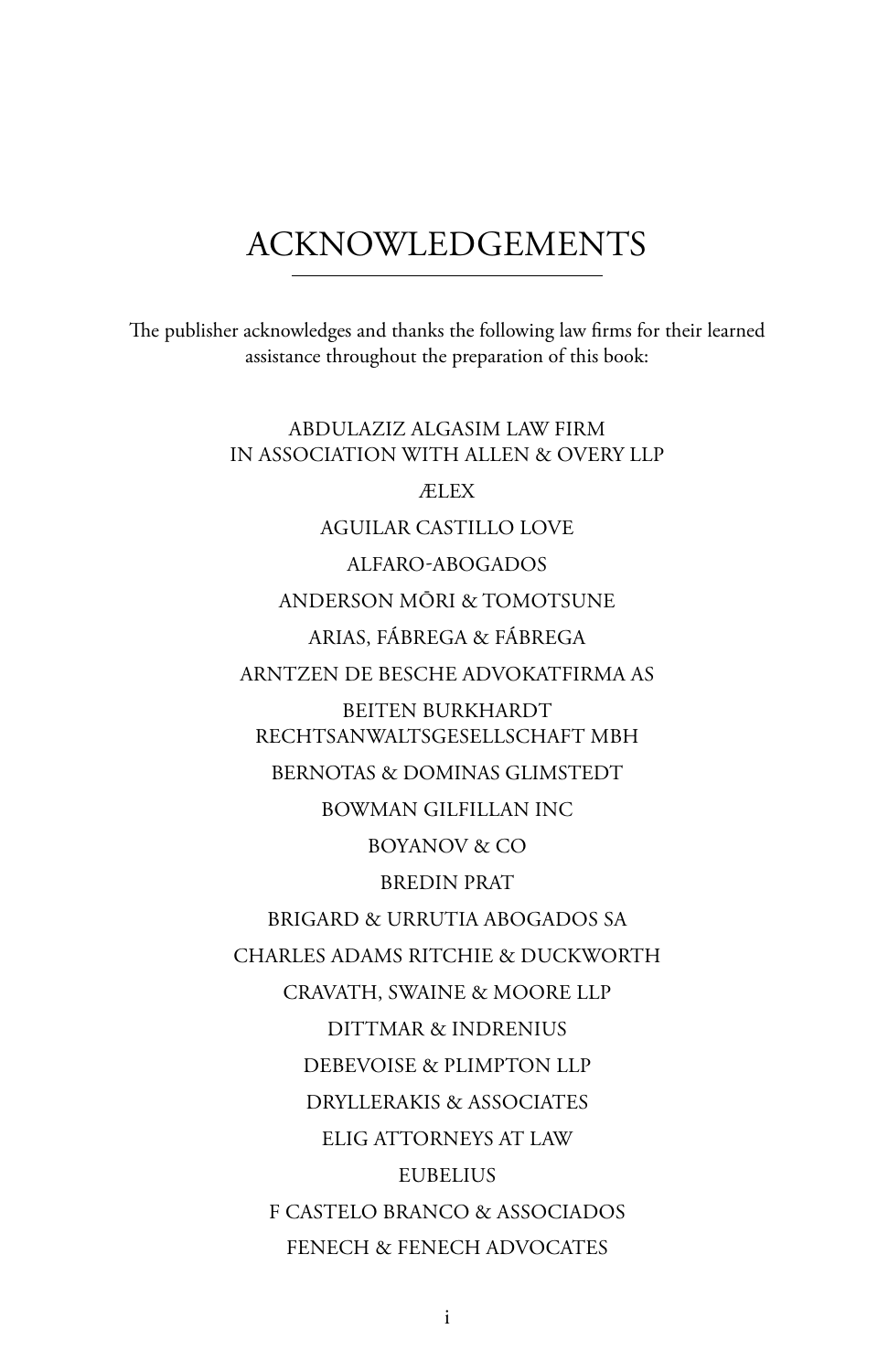FONTES & TARSO RIBEIRO ADVOGADOS **GLIMSTEDT** Glimstedt & partners Gorrissen Federspiel HARNEYS Aristodemou Loizides Yiolitis LLC Hengeler Mueller S Horowitz & Co Hunton & Williams Jiménez de Aréchaga, Viana & Brause KBH Kaanuun KHAITAN & CO Khan & Associates KIM & CHANG LAWCASTLES Makes & Partners Law Firm Mannheimer Swartling Advokatbyrå Matheson Ormsby Prentice MoravČEVIĆ VojnoviĆ ZdravkoviĆ in cooperation with Schönherr

Moreno Baldivieso Estudio de Abogados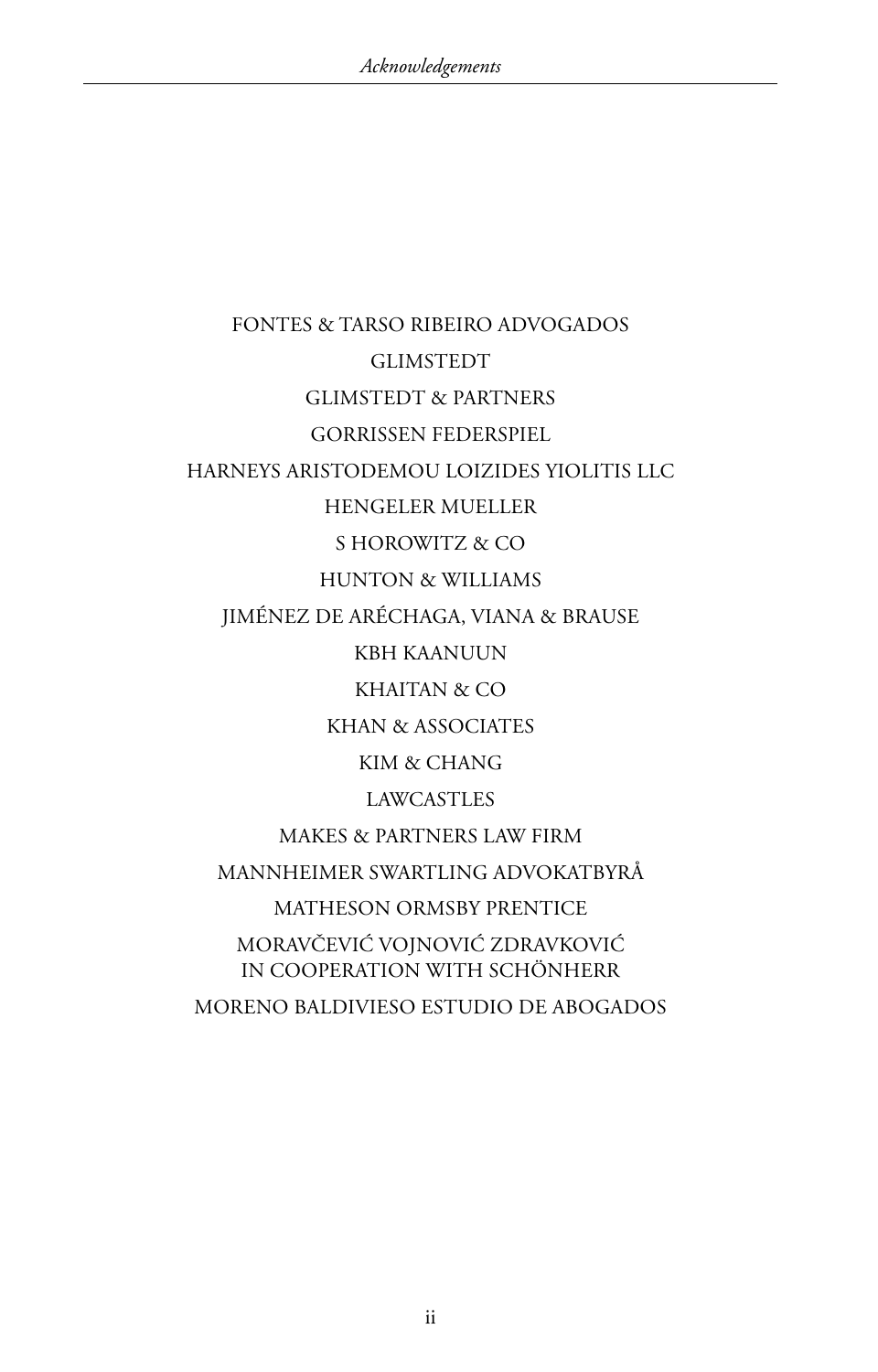Nagy és Trócsányi Ügyvédi Iroda NOBLE & SCHEIDECKER **NOERR** Osler, Hoskin & Harcourt LLP Quevedo & Ponce Rubio Leguía Normand RužiČka Csekes sro SANTAMARINA Y STETA SC Schellenberg Wittmer Schönherr Rechtsanwälte GmbH Shearman & Sterling LLP SIMPSON THACHER & BARTLETT LLP Slaughter and May STAMFORD LAW CORPORATION Torres, Plaz & Araujo URÍA MENÉNDEZ Van Doorne VASIL KISIL & PARTNERS YOUNG CONAWAY STARGATT & TAYLOR, LLP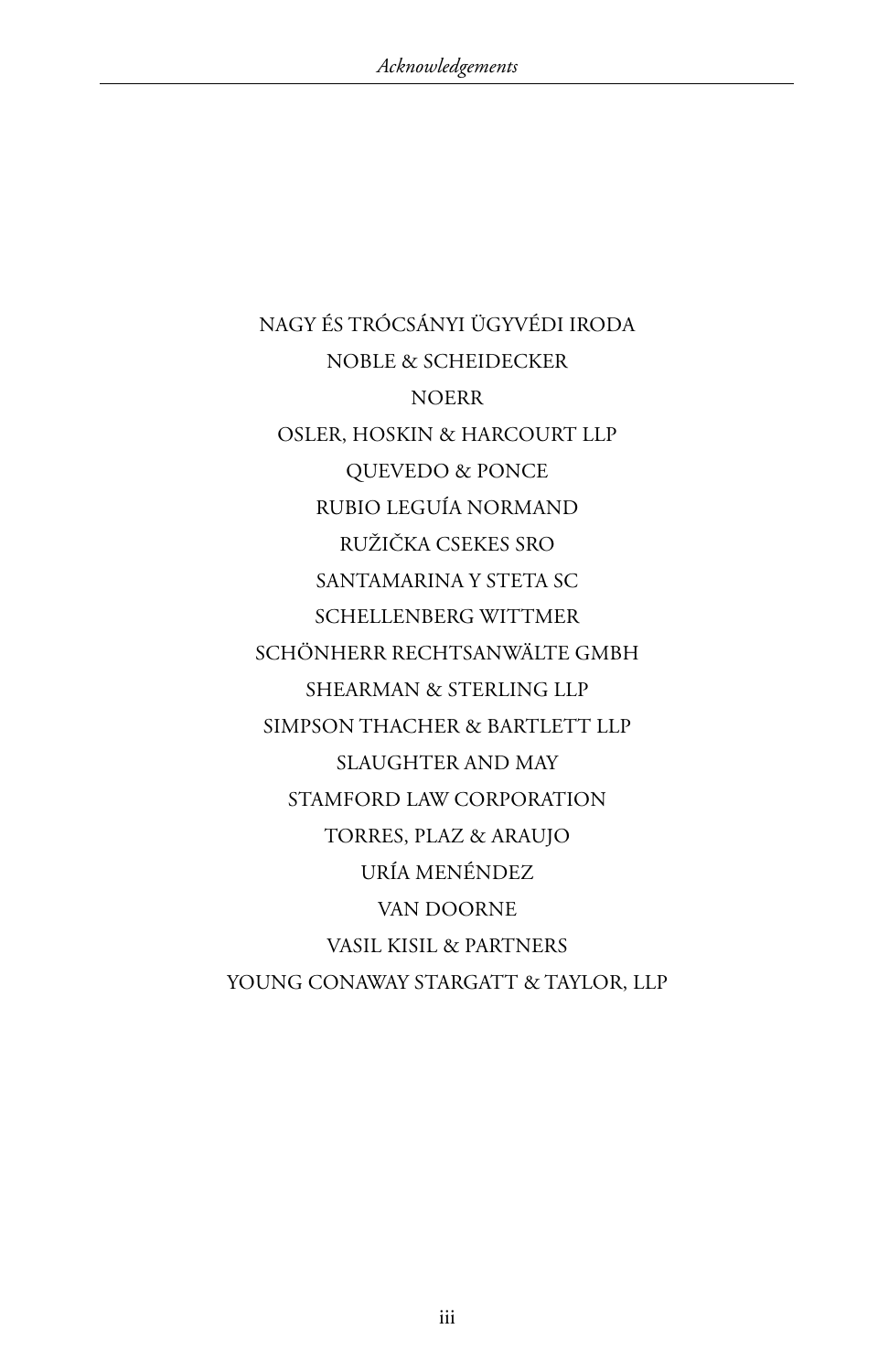## **CONTENTS**

| <b>Editor's Preface</b> | Simon Robinson                                                              |
|-------------------------|-----------------------------------------------------------------------------|
| Chapter 1               | Simon Robinson                                                              |
| Chapter 2               | Michael Rosenthal and Paul McGeown                                          |
| Chapter 3               | Thomas Sacher and Steffen Schniepp                                          |
| Chapter 4               | D Bruce Hoffman                                                             |
| Chapter 5               | Gary Horowitz                                                               |
| Chapter 6               | Sarah A W Fitts                                                             |
| Chapter 7               | Shareholders and Boards of Directors in<br>George A Casey and Cody L Wright |
| Chapter 8               | Pedro Iván Mazer                                                            |
| Chapter 9               | Christian Herbst                                                            |
| Chapter 10              | Haifa Khunji and Elise S Paul-Hus                                           |
| Chapter 11              | Koen Geens and Marieke Wyckaert                                             |
| Chapter 12              | Luis F Moreno G                                                             |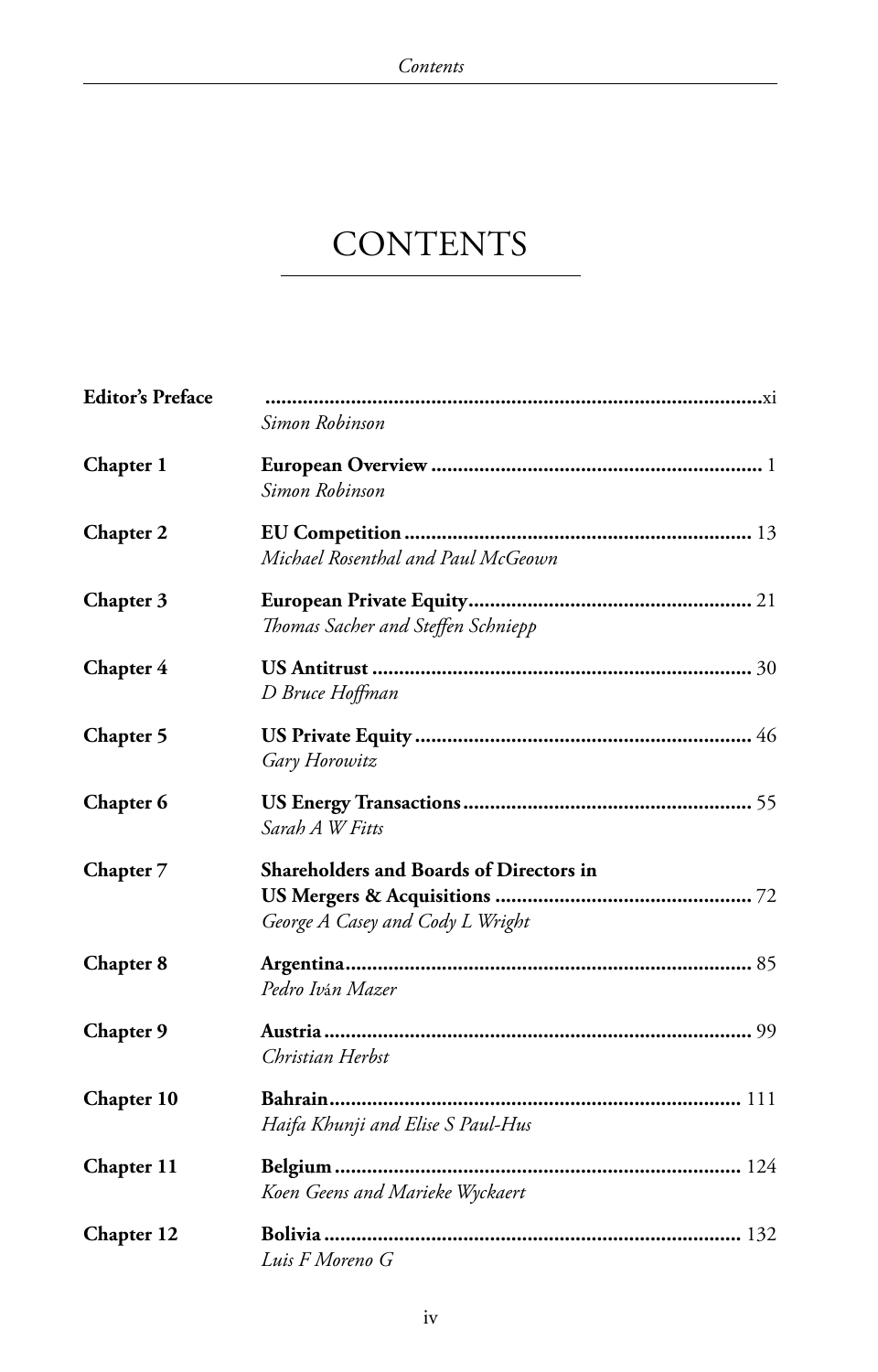| Chapter 13        |                                                                 |
|-------------------|-----------------------------------------------------------------|
|                   | Marcus Fontes, Max Fontes and Paulo de Tarso Ribeiro            |
| Chapter 14        |                                                                 |
|                   | Yordan Naydenov and Nikolay Kolev                               |
| Chapter 15        |                                                                 |
|                   | Robert Yalden, Ward Sellers and Emmanuel Pressman               |
| Chapter 16        |                                                                 |
|                   | Antony Duckworth and Alan de Saram                              |
| Chapter 17        |                                                                 |
|                   | Sergio Michelsen Jaramillo                                      |
| Chapter 18        |                                                                 |
|                   | John Aguilar Jr and Alvaro Quesada                              |
| <b>Chapter 19</b> |                                                                 |
|                   | Nancy Ch Erotocritou                                            |
| <b>Chapter 20</b> |                                                                 |
|                   | Henrik Thouber and Anders Ørjan Jensen                          |
| <b>Chapter 21</b> |                                                                 |
|                   | Alejandro Ponce Martínez                                        |
| <b>Chapter 22</b> |                                                                 |
|                   | Priit Lätt                                                      |
| Chapter 23        |                                                                 |
|                   | Jan Ollila, Anders Carlberg and Wilhelm Eklund                  |
| Chapter 24        |                                                                 |
|                   | Didier Martin                                                   |
| <b>Chapter 25</b> |                                                                 |
|                   | Heinrich Knepper and Christian Möller                           |
| <b>Chapter 26</b> |                                                                 |
|                   | Cleomenis G Yannikas, Vassilis-Thomas G Karantounias and Sophia |
|                   | K Grigoriadou                                                   |
| Chapter 27        |                                                                 |
|                   | George Goulding and Jason Webber                                |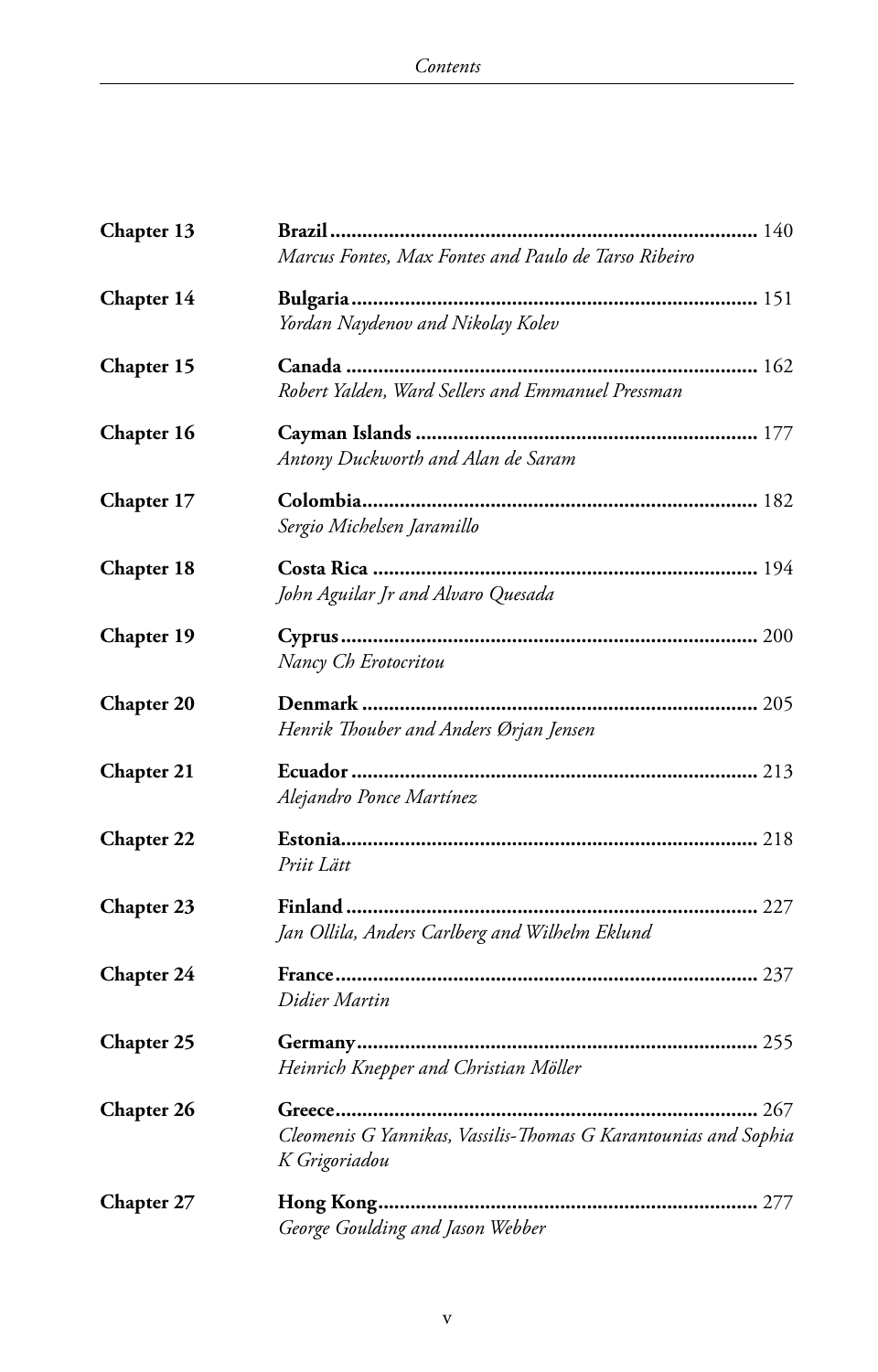| Chapter 28        |                                            |
|-------------------|--------------------------------------------|
|                   | Péter Berethalmi and Balázs Karsai         |
| <b>Chapter 29</b> |                                            |
|                   | Rabindra Jhunjhunwala and Ashwin Mathew    |
| Chapter 30        |                                            |
|                   | Yozua Makes                                |
| Chapter 31        |                                            |
|                   | Patrick Spicer                             |
| Chapter 32        |                                            |
|                   | Clifford Davis and Keith Shaw              |
| Chapter 33        |                                            |
|                   | Hiroki Kodate and Kenichiro Tsuda          |
| Chapter 34        |                                            |
|                   | Sang Hyuk Park and Gene Oh Kim             |
| Chapter 35        |                                            |
|                   | Semjons Fogels                             |
| <b>Chapter 36</b> |                                            |
|                   | Audrius Žvybas                             |
| Chapter 37        |                                            |
|                   | Marie-Béatrice Noble and Stéphanie Antoine |
| Chapter 38        |                                            |
|                   | Nicolai Vella Falzon and Jeanette Ciantar  |
| <b>Chapter 39</b> |                                            |
|                   | Aarón Levet V and Alberto Solís M          |
| Chapter 40        |                                            |
|                   | Slaven Moravčević and Milan Dakić          |
| Chapter 41        |                                            |
|                   | Onno Boerstra and Guus Kemperink           |
| Chapter 42        |                                            |
|                   | L Fubara Anga                              |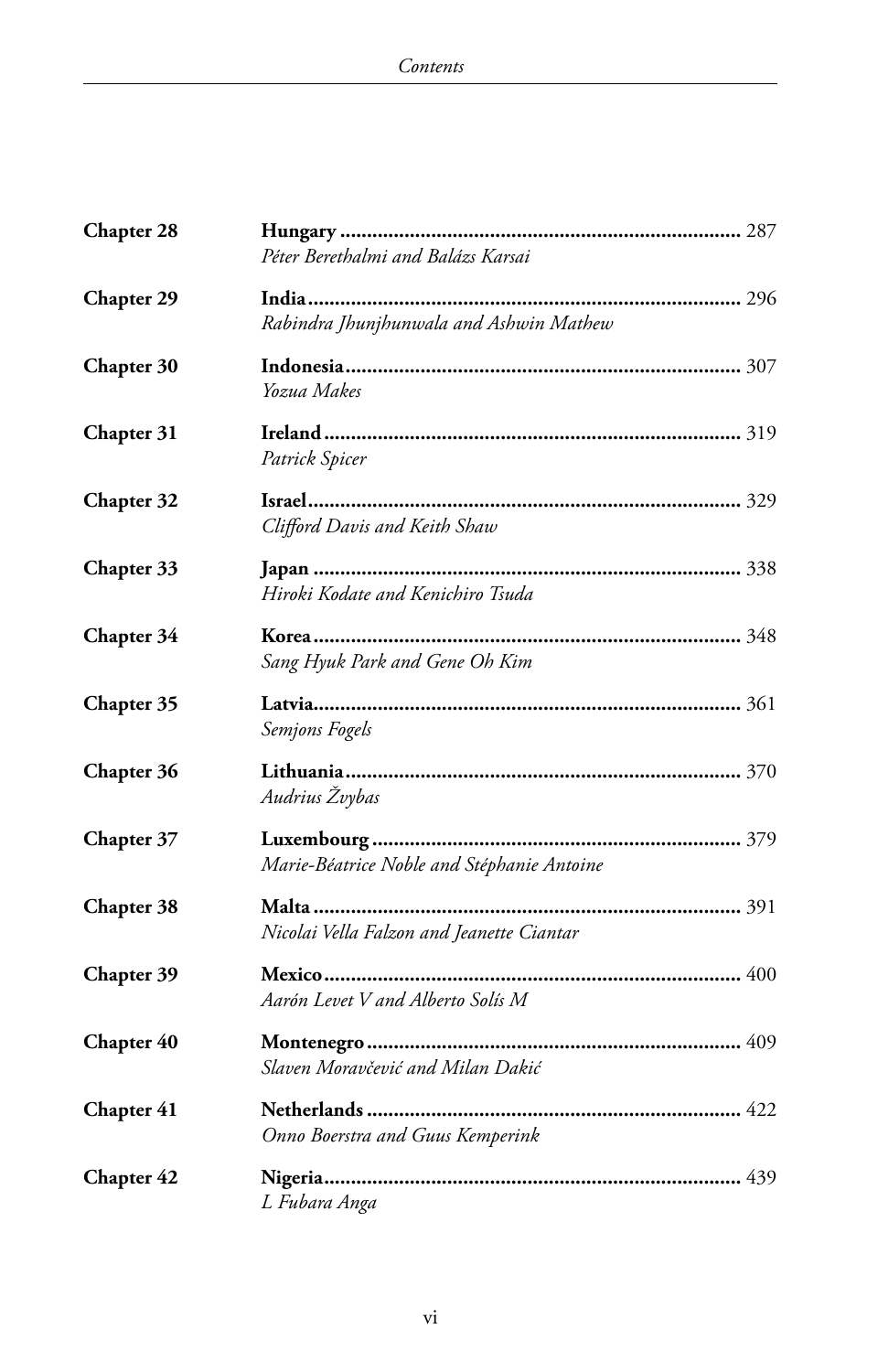| Chapter 43        |                                                                                          |
|-------------------|------------------------------------------------------------------------------------------|
|                   | Geir Evenshaug and Gard A Skogstrøm                                                      |
| Chapter 44        |                                                                                          |
|                   | Mansoor Hassan Khan                                                                      |
| <b>Chapter 45</b> |                                                                                          |
|                   | Julianne Canavaggio                                                                      |
| Chapter 46        |                                                                                          |
|                   | <b>Emil Ruppert and Sergio Amiel</b>                                                     |
| Chapter 47        |                                                                                          |
|                   | Rodrigo Almeida Dias                                                                     |
| <b>Chapter 48</b> |                                                                                          |
|                   | Ilia Rachkov and Evgeny Maslennikov                                                      |
| Chapter 49        |                                                                                          |
|                   | Johannes Bruski and Zeyad Khoshaim                                                       |
| <b>Chapter 50</b> |                                                                                          |
|                   | Matija Vojnović and Petar Kojdić                                                         |
| Chapter 51        |                                                                                          |
|                   | Lee Suet-Fern and Elizabeth Kong Sau-Wai                                                 |
| <b>Chapter 52</b> |                                                                                          |
|                   | Jana Pagáčová                                                                            |
| Chapter 53        |                                                                                          |
|                   | Ezra Davids and Ashleigh Hale                                                            |
| Chapter 54        |                                                                                          |
|                   | Christian Hoedl and Javier Ruiz-Cámara                                                   |
| <b>Chapter 55</b> |                                                                                          |
|                   | Biörn Riese, Eva Hägg and Anna Lundgren                                                  |
|                   |                                                                                          |
| Chapter 56        | <b></b> 572<br>Switzerland<br>.<br>Lorenzo Olgiati, Martin Weber, Jean Jacques Ah Choon, |
|                   | Harun Can and David Mamane                                                               |
| <b>Chapter 57</b> |                                                                                          |
|                   | Ngassa Dindi                                                                             |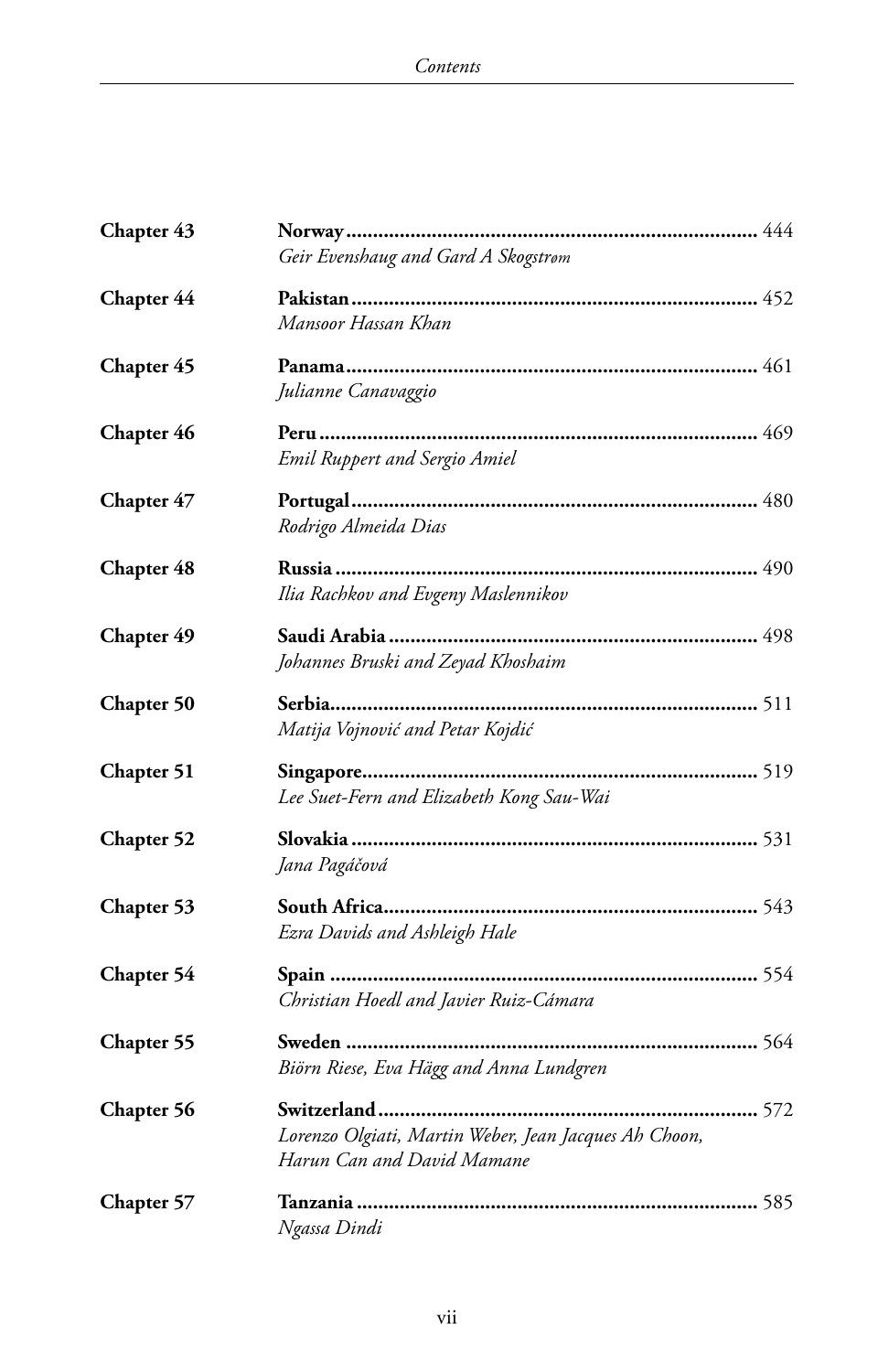| Chapter 58        |                                                              |
|-------------------|--------------------------------------------------------------|
|                   | Tunç Lokmanhekim and Saniye Simge Eren                       |
| Chapter 59        |                                                              |
|                   | Anna Babych and Artem Gryadushchyy                           |
| <b>Chapter 60</b> |                                                              |
|                   | Daniel Abela and Elise S Paul-Hus                            |
| Chapter 61        |                                                              |
|                   | Simon Robinson                                               |
| <b>Chapter 62</b> |                                                              |
|                   | Richard Hall and Mark Greene                                 |
| Chapter 63        |                                                              |
|                   | Rolin P Bissell and Elena C Norman                           |
| Chapter 64        |                                                              |
|                   | Fernando Jiménez de Aréchaga (Jr), Nicolás Constantinidi and |
|                   | Ignacio Menéndez                                             |
| Chapter 65        |                                                              |
|                   | Guillermo de la Rosa, Juan D Alfonzo and Nelson Borjas       |
| Appendix 1        |                                                              |
| Appendix 2        |                                                              |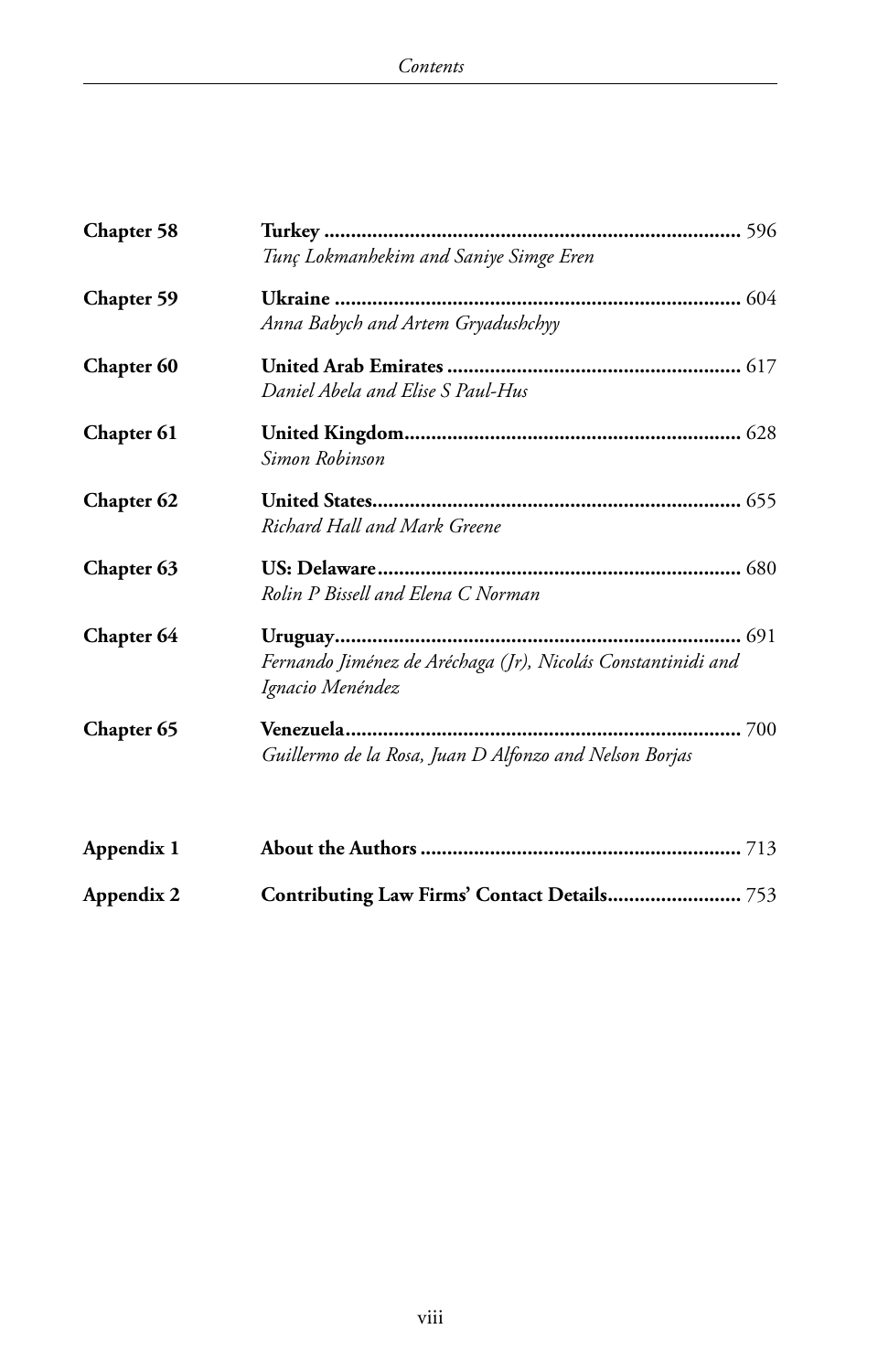## editor's preface

After a prolonged period of uncertainty and decreased M&A activity, deal-making is undergoing something of a resurgence. Over the course of recent years, corporations across the world have been carefully navigating the economic downturn and attempting to consolidate their positions. In 2011 the market has proved more conducive to M&A and, at least in the first half year, confidence seems to be returning. Opportunities are seemingly limited to those companies and private equity houses that enjoy a stable financial basis. Governments have addressed the perceived failings of the regulatory framework and, for the most part, reforms have now been implemented. One of the underlying reasons for the drop in M&A was the drought of acquisition finance; without the necessary funding, few players were able to launch major takeover bids. However, the loan market appears to have gained a new lease of life and banks are adamant that they are willing and able to fuel well-conceived bids. The task that lies ahead of companies and funds is identifying truly value-generative targets and negotiating the new regulatory framework. There is increased emphasis on the views of shareholders following the financial crisis, and companies are best advised to gauge shareholder sentiment early. The provenance of M&A is undergoing a gradual shift, with deal-making in the Asia-Pacific region reaching its highest-ever level in 2010 and also representing its highest proportion of the total global value of M&A. In addition, the emerging markets are witnessing heightened deal activity, in particular the BRIC nations. These trends seem set to continue.

It would be premature, however, to suggest that M&A has completed a Lazaruslike revival. The recovery of deal-making is in its infancy and it is still highly susceptible to external forces. A number of major political and economic factors may impede sustained M&A activity, and could even force it to retreat. The sovereign debt tribulations in Europe, the weakening of the US economy, the 'Arab Spring' uprisings, the earthquake in Japan, rising commodity prices and global austerity measures all pose severe challenges. Given the fragile state of the global economy, such issues could well shackle the fledgling M&A revival. In short, economists remain uncertain about the health of M&A, and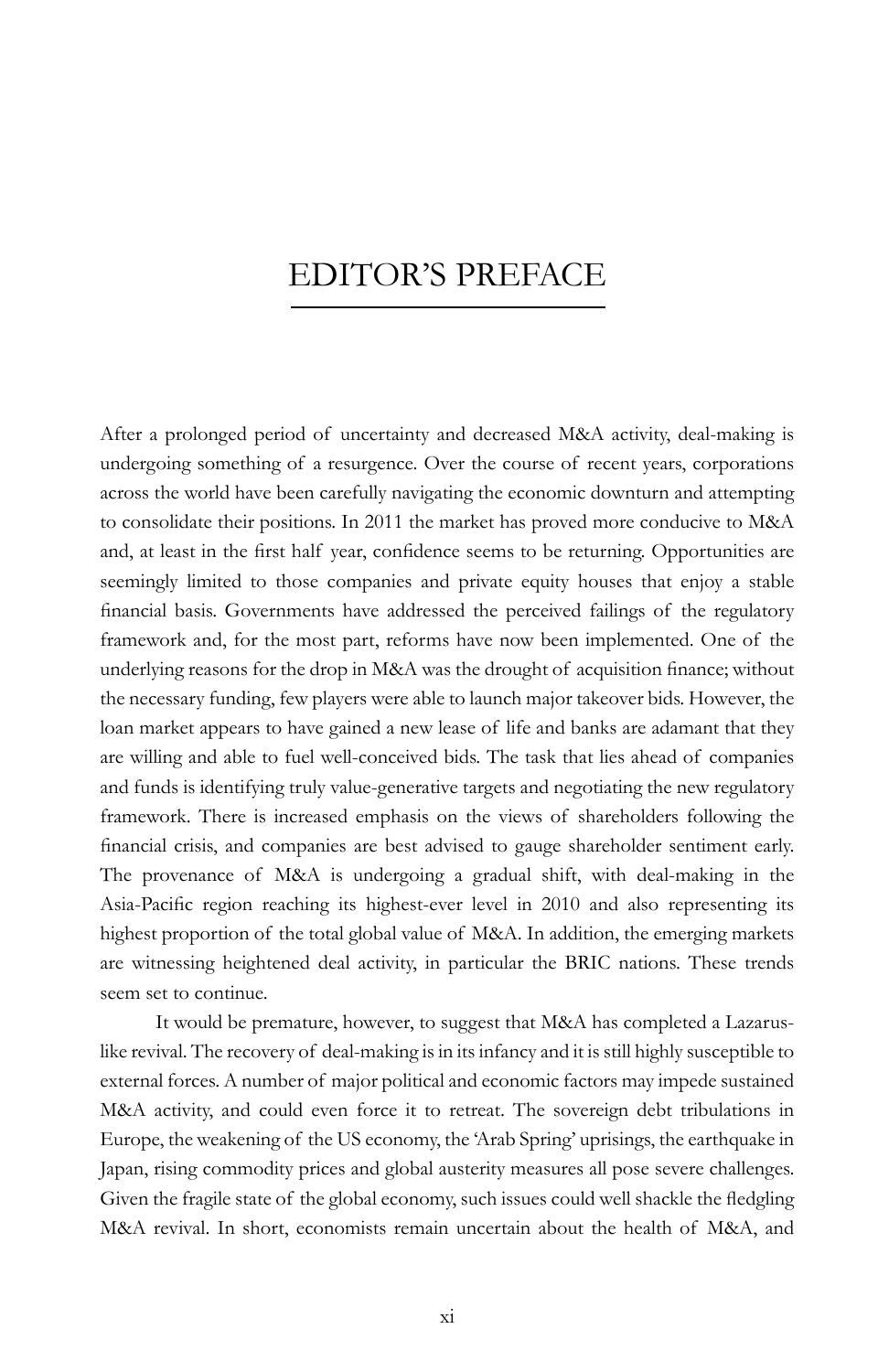although many commentators hope that it will continue to gather pace, albeit slowly, there are a number of variables that may waylay deal-making. Economists have not ruled out short-term stagnation in deal value and volume, as a precursor to the dawning of an M&A renaissance further down the line.

I wish again to thank all the contributors for their continued support in producing this book – one would hope that in this uncertain time the following chapters should provide cause for cautious optimism, while also reiterating some of the lessons from the recent lean years.

#### **Simon Robinson**

Slaughter and May London August 2011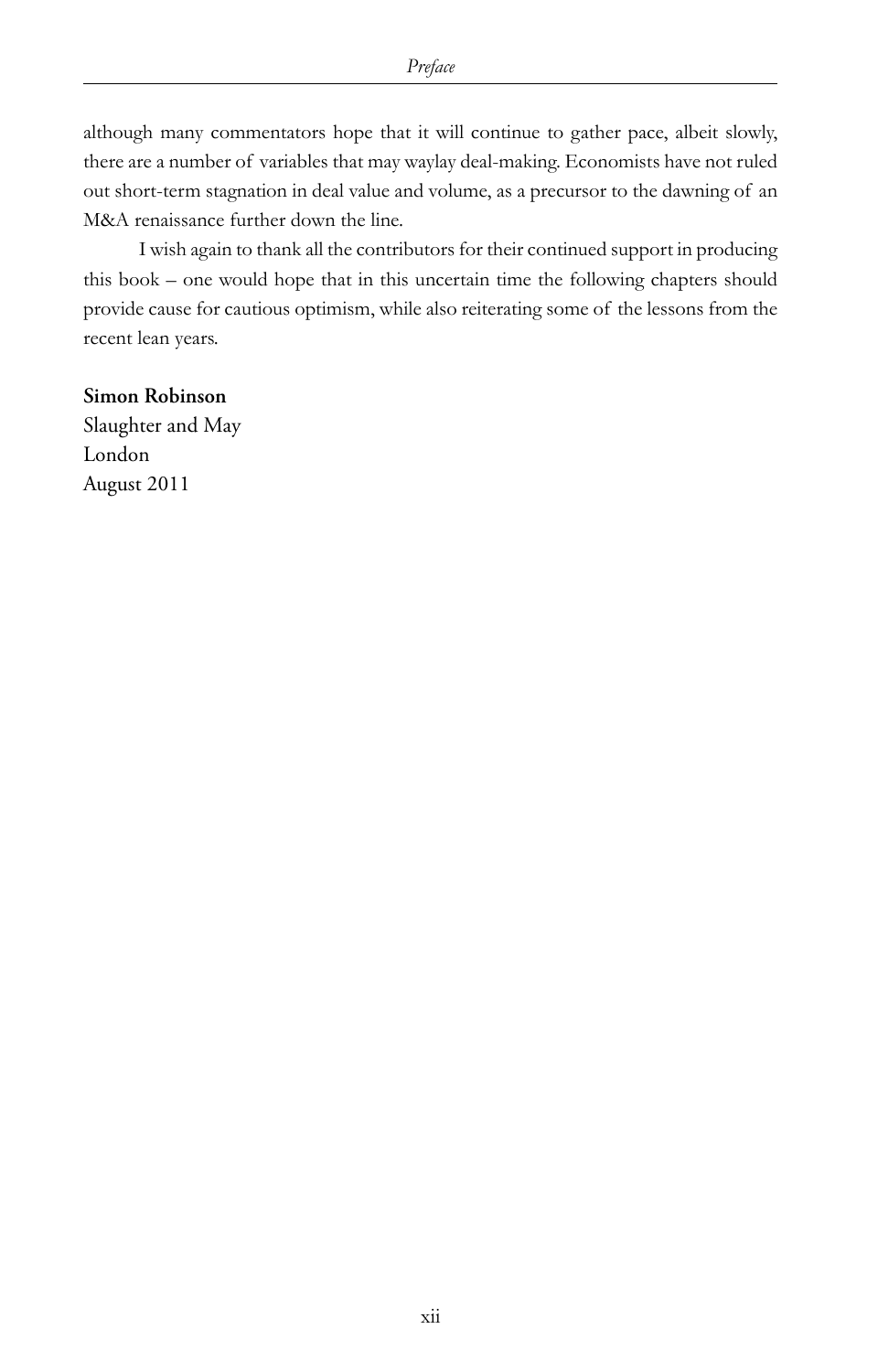#### **Chapter 28**

## **HUNGARY**

*Péter Berethalmi and Balázs Karsai\**

#### **I OVERVIEW OF M&A ACTIVITY1**

In 2010, compared to 2009, M&A activity in the Hungarian market increased by 12 per cent in terms of the value of transactions with an aggregate amount of 774 billion forints. There is no significant change in the number of the transactions: while in 2009 there were 129 deals concluded, in 2010 there were 127 transactions announced.

The increase was significantly higher in case of transactions concluded by Hungarian companies abroad compared to transactions concluded in Hungary. Deals concluded in Hungary increased by 6 per cent in 2010 with the value increasing from 564 billion to 596 billion forints. In comparison, the value of transactions concluded by Hungarian companies abroad increased by 40 per cent, amounting to 179 billion forints.

Although there has been a modest recovery on the Hungarian M&A market compared to 2009, the lack of sufficient financing, the uncertain legal background and the unsteady currency suppresses the appetite of investors. In addition, Hungary has been facing continuous relegations by the international credit rating agencies.

In parallel, the access of companies to bank resources was and still is limited. Businesses faced difficulties even in securing finance for their operations; under these circumstances, financing institutions were reluctant to provide the necessary resources for high-value transactions. As a result, in 2010, in contrast to 2008 and 2009, there were no transactions exceeding the amount of 100 billion forints as far as the Hungarian market is concerned.

Péter Berethalmi is a partner and Balázs Karsai is an associate at Nagy és Trócsányi Ügyvédi Iroda.

<sup>1</sup> Compiled from the following sources: M&A Navigátor 2011 február IV/1, 2011 május IV/2; portfolio.hu (www.portfolio.hu); ecoline.hu (http://ecoline.hu); and Heti Világgazdaság (www. hvg.hu).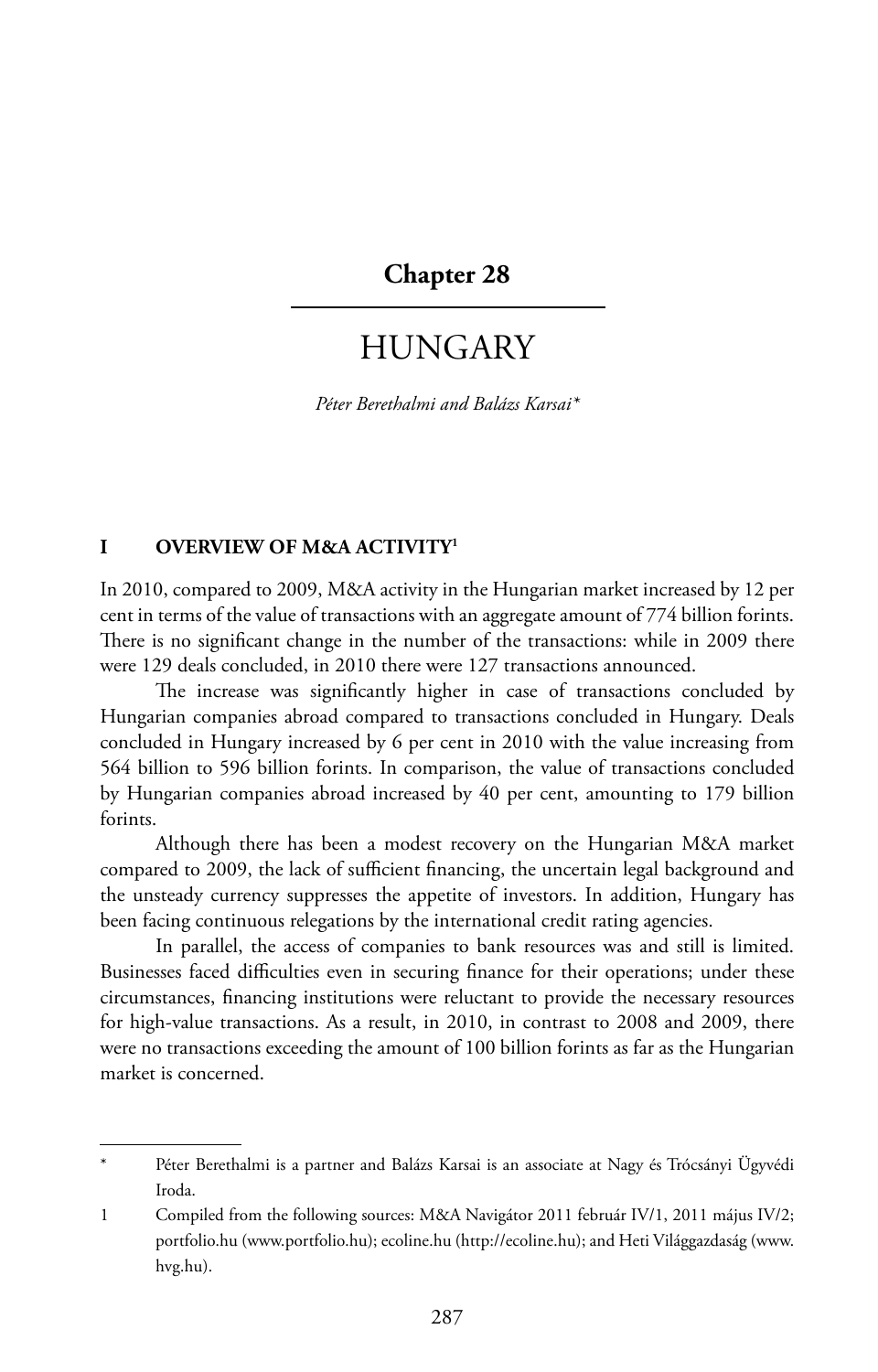Despite recent positive developments, the strengthening of the Swiss franc and the euro against the forint had an adverse effect on the acquisition process of Hungarian companies, first of all, because of the high ratio of credits denominated in foreign currencies.

There was a remarkable increase in the value and in the number of transactions in the fourth quarter of 2010. As a result, the aggregate transaction value in the fourth quarter of 2010 was twice as high as the average of the first three quarters of the same year, which was considered as a positive sign in the M&A trends. As to the number of deals: 46 of the 127 successful transactions were concluded in the fourth quarter. That said, in the fourth quarter of 2010 the size of the Hungarian M&A market only reached the size of the first quarter of 2008 (before the financial crisis).

Contrary to expectations, the number of transactions concluded in the first quarter of 2011 fell to the level of the first three quarters of 2010. The aggregate value of the transactions concluded in the first quarter is also distressing if one considers that 300 million forints of the aggregate 380 million forints transaction value resulted from a single deal (the completion of the acquisition of BorsodChem by WanHua, please see Section IV).

#### **II GENERAL INTRODUCTION TO THE LEGAL FRAMEWORK FOR M&A**

The general legal framework that governs the restructuring of companies is set out in Chapters V and VI of the Act IV of 2006 on Business Associations ('the Companies Act'). Chapter V provides for the general aspects of the acquisition of majority interests – the direct or indirect purchase of 75 per cent of the voting rights – in companies, while Chapter VI regulates the conditions, procedural and transparency requirements of mergers and acquisitions as well as demergers and spin-offs. In addition, in Chapter X of the Companies Act some specific rules are laid down as far as the transformation of private and public limited companies is concerned.

Beyond the above sections of the Companies Act some more specific rules are provided by the Act CXL of 2007 on Cross-Border Mergers of Limited Liability Companies ('the Cross-Border Merger Act'), which serve to implement Directive 2005/56/EC of the European Parliament and of the Council of 26 October 2005. The specific regulations include provisions pertaining to the terms of prospective crossborder mergers, the reporting obligations of management and auditors, the registration of companies established as a result of cross-border mergers and also rules on employee participation.

As regards publicly traded limited companies, Chapter III of the Act CXX of 2001 on the Capital Market ('the Capital Market Act') contains specific provisions related to the acquisition of majority interest in public limited companies. Important provisions include compulsory reporting of any controlling stake acquired or relinquished in publicly traded companies, IPOs and other public share offerings, minimum offer prices, and subsequent offers by other companies. The Capital Market Act also provides for the permitted forms of target defence, permitted 'poison pill' techniques and rights of pre-emption. Furthermore, annexes to the Capital Market Act include guidelines and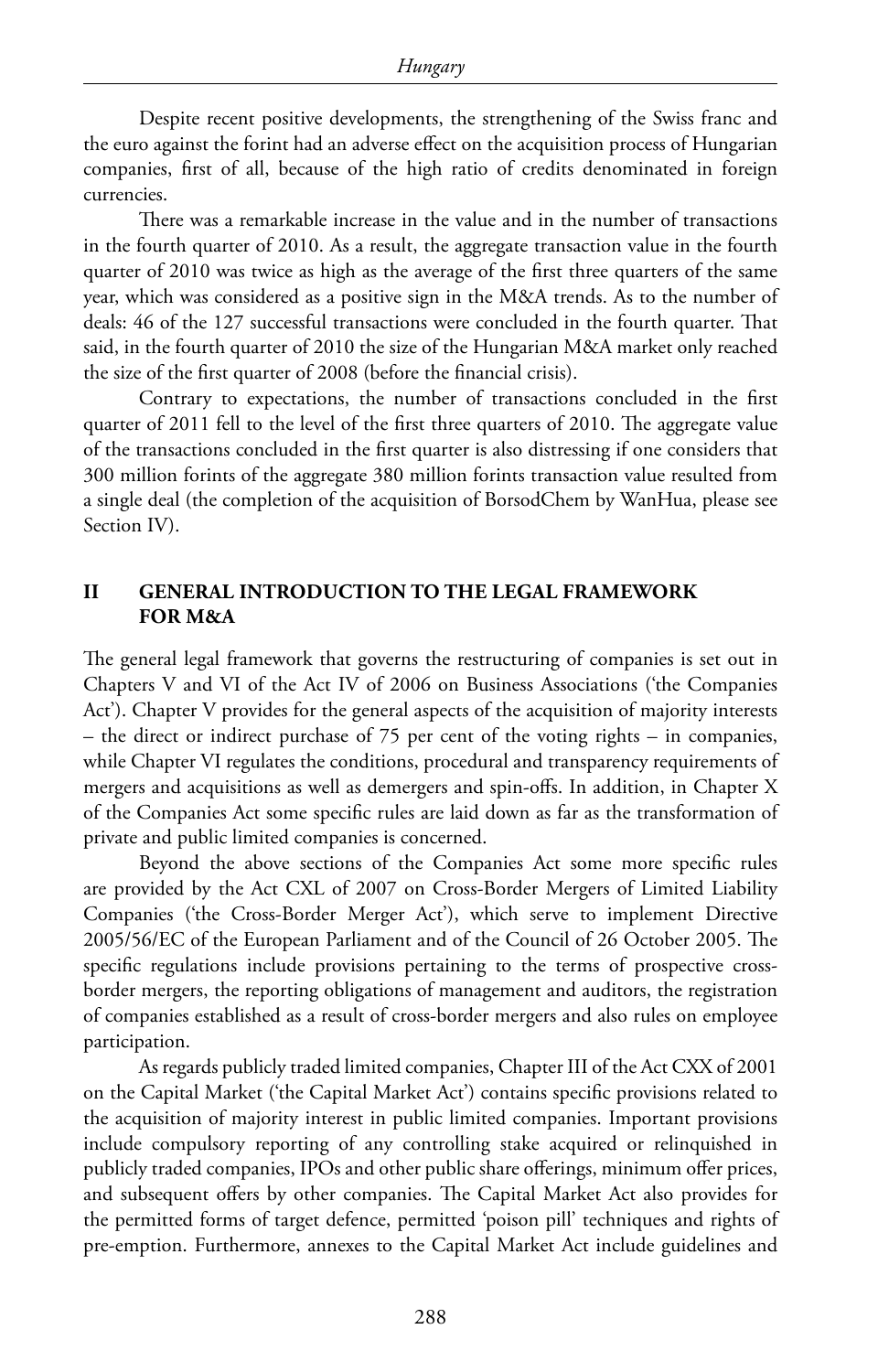descriptions on the required elements of tender offers, such as the data required for the financial report, the future operations plan of the bidding company, and the required elements of the advisory opinion to be provided by the target company's management in response to a tender offer.

Tender offers are overseen and authorised by the Hungarian Financial Supervisory Authority ('PSZÁF'), the general supervising authority of financial institutions and markets. The structure, procedures and scope of authority of PSZÁF are detailed in the Act CLVIII of 2010 on the Hungarian Financial Supervisory Authority.

In terms of M&A special legislation applies as far as credit institutions, banks, investment companies, insurance companies and private equity funds are concerned. Such specific laws provide further rules on the authorisation of mergers and demergers and on the conditions of gaining majority control in such types of companies.

Competition law aspects of M&A – especially approval and authorisation rules – are set out in the Act LVII of 1996 on the Prohibition of Unfair Trading Practices and Unfair Competition ('the Competition Act'), which is supplemented by the basic rules and procedures prescribed and issued by the Hungarian Competition Authority ('GVH').

Contracts in general – including merger agreements as well as share purchase and transfer agreements – are governed by Act IV of 1959 on the Hungarian Civil Code and the relevant case law. Conflict of laws rules may also have relevance; such provisions are governed by Statutory Rule No. 13 of 1979 on the Conflict of Laws.

Hungarian law requires most documents and information relating to companies to be registered with the courts of registration, with some of this information needing to be made available to the public. The above oversight activities and the procedures of these courts, along with regulations regarding company names and company dissolutions, are set forth in the Act V of 2006 on Public Company Information, Company Registration and Dissolution Proceedings.

Considering Hungary's membership in the European Union both competition law and financial supervision is subject to interaction with the authorities of other Member States of the EU and with the European Commission while the relevant EU laws having direct effect must be applied by the Hungarian authorities and courts.

It is also relevant from the aspect of M&A that Hungary is a signatory to a large number of bilateral investment treaties ('BITs') and therefore foreign investors are protected in Hungary also on the level of international law.

#### **III DEVELOPMENTS IN CORPORATE AND TAKEOVER LAW AND THEIR IMPACT**

In the past year, there have been no relevant developments in corporate and takeover law that would have any direct impact on takeovers or M&A activity and no such proposals were made by the government. Current Hungarian legislation has two basic aims: restructuring of the basic state structures and recovery from the financial crisis. The Parliament adopted the new Constitution of Hungary, which will come into effect on 1 January 2012. Other changes in the legislative regime that will have an impact on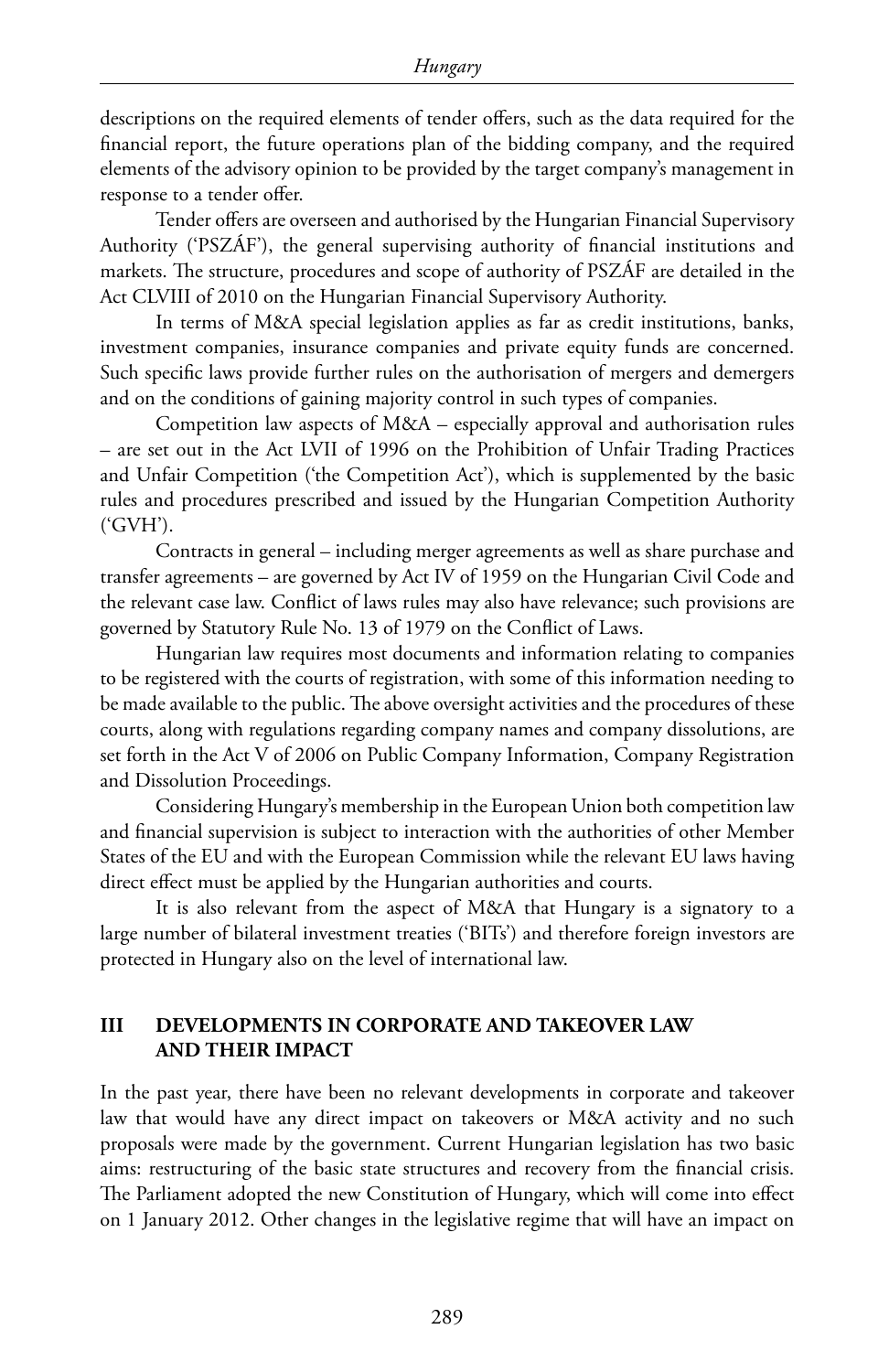mergers and acquisitions fall within the scope of tax law. These reforms are dealt with in Section VIII, *infra*.

#### **IV FOREIGN INVOLVEMENT IN M&A TRANSACTIONS**

As explained in the introductory section, foreign investors' willingness to undertake risk has declined remarkably in the last years.

In 2008, approximately 75 per cent of transactions were concluded with foreign involvement (Austria, the United Kingdom and Germany being key players) and due to this percentage Hungary qualified as the second most popular target for foreign direct investment in central and eastern Europe.

However, since 2008 there has been a significant relapse in the foreign investors' acquisition activity. This year, the highest value deal so far was the completion of the acquisition of BorsodChem by WanHua of China for 300 million forints. In addition, the Hungarian State reacquired 21.2 per cent of the shares of oil and gas giant MOL from Surgutneftegas. Beyond these there were no relevant transactions with foreign involvement in the first quarter of 2011. Further significant transactions were made in the telecommunications and real property sector, please see Section V.

In 2010, there were four significant transactions where a Hungarian company acquired a foreign company. Almost 80 per cent of the chemical- and medicine M&A (which was the most popular sector in 2010) was composed of three transactions (acquisition of PregLem Holding SA, Grünenthal GmbH and the Protek Group) concluded by Richter Gedeon Nyrt. In addition, Díjbeszedő Zrt acquired 80 per cent of the shares of the Romanian GPV Mail Services SRL.

#### **V SIGNIFICANT TRANSACTIONS, KEY TRENDS AND HOT INDUSTRIES**

In 2010, telecommunications, IT, chemical- and medicine industry and banking were the key industries for M&A in Hungary.

In terms of the number of deals, among the 127 transactions implemented in 2010, most deals  $-20$ , in contrast to  $14$  in  $2009$  – were concluded in the telecommunications and IT segment. In the financial, business services and media sector, the number of successful transactions reached almost the same level with 13 mergers and acquisitions. The third-best segments were energy, food, chemical- and medicine and trade all with eight transactions.

As far as the volume of transactions is concerned, the most popular area of activity was chemical- and medicine, as the sector, taking into account its 26.5 per cent proportion of the aggregate value of transactions in 2010. In 2010, the highest value deal was the acquisition of 100 per cent of the shares of Invitel International Hungary Kft by Turk Telekomunikasyon SA from Invitel Holdings A/S. The total cash consideration for the transaction was approximately  $£197$  million.

Further high-value transaction of 2010 involving foreign player was the acquisition of 50 per cent of the shares of the Allee Shopping Centre in Budapest by Allianz Real Estate of Germany for €100 million.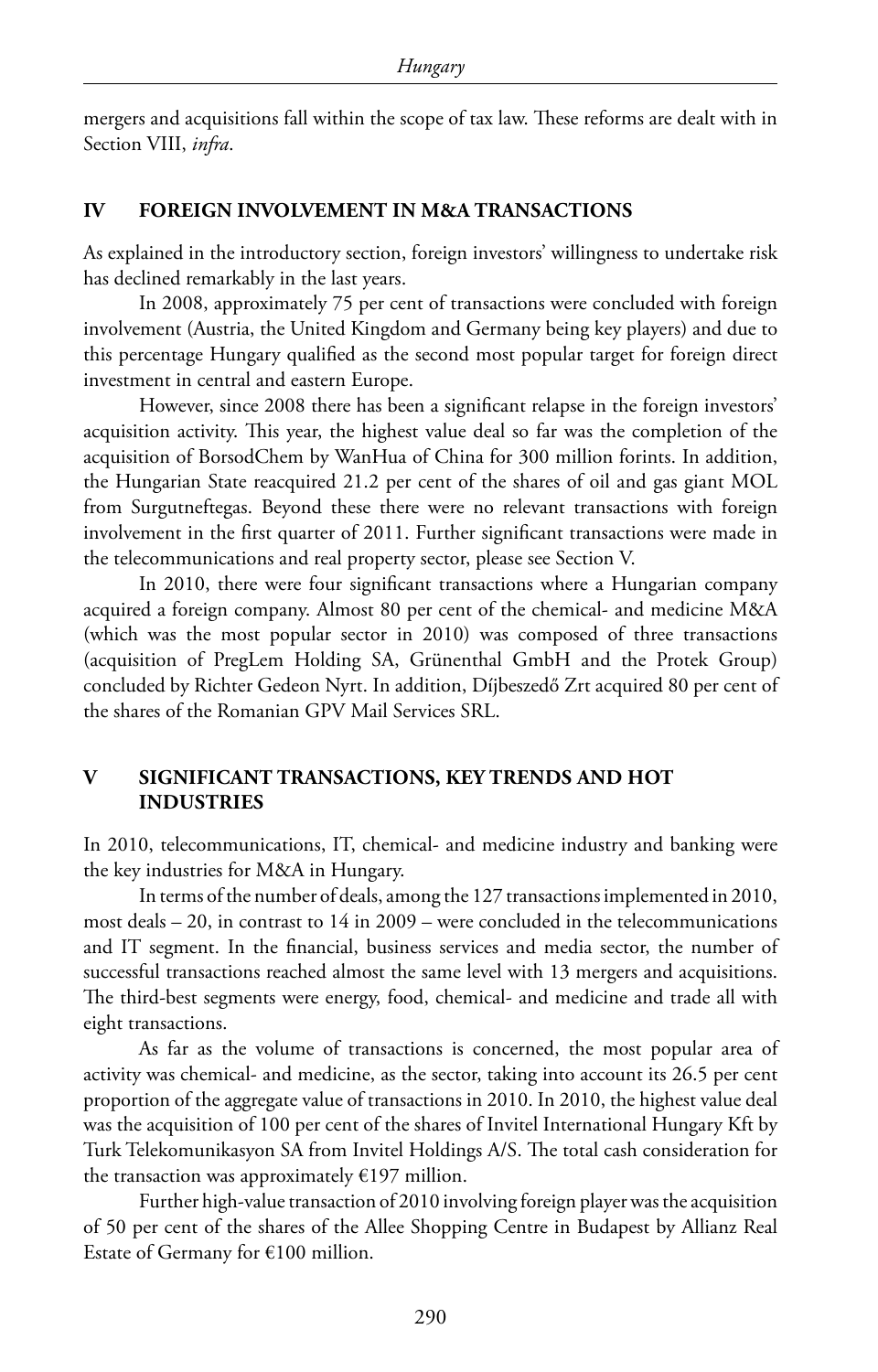The second most important sector – similarly to 2009 – was the segment of financial services, however, the aggregate volume of transactions was 75 billion forints less than the year before. As the key transaction Trigránit Zrt acquired 100 per cent of the shares of Milton Bank Zrt from financial holding group Wallis. After the acquisition, the bank has operated under the name of 'Gránit Bank' as a commercial bank focusing on the SME sector.

In the industry sector, one of the highest-value deals in 2010 was the acquisition of 50 per cent of the shares of the Ukrainian ISD Group, which owns the largest steelworks (ISD Dunaferr) in Hungary, by the Russian Vnyesekonombank.

The biggest decrease regarding the value of transactions was in the energy sector, where the aggregate value fell from 660 billion to 65 billion forints, due to lack of mega transactions that were typical in this sector before.

In 2011, the highest value deal so far was concluded between the Hungarian state and the Russian Surgutneftegas on the 'reacquisition' of 21.2 per cent of the shares of the Hungarian oil and gas giant MOL. According to public information, the purchase price is  $\epsilon$ 1.88 billion. The transaction shall be completed by the latest of 31 August 2011 by a majority state-owned company or institution, assigned in the future.

Most of the transactions in the first quarter of 2011 were concluded in the financial sector (six deals). After the modest acquisition activity of 2009 and 2010 this sector seems to be recovering. In addition, five deals were concluded in the media segment, which is traditionally active in the Hungarian M&A market. According to market analysts, the only dynamically developing sector of the Hungarian M&A market is the online media sector. As the most significant transaction in the transport and logistics sector, the biggest privately-owned Hungarian logistics company, Waberer Holding Zrt. acquired 34 per cent of the shares of the Pinebridge investment fund. Then these shares and a part of the shares of Waberer Holding Zrt was acquired by Mid Europa Partner private equity fund. Another significant private equity related transaction was the acquisition of Provimi Hungary Zrt (Prvimi Pet Food, an international pet food producer) by Advent International Co, a US private equity fund.

#### **VI FINANCING OF M&A: MAIN SOURCES AND DEVELOPMENTS**

On the financing side the global financial crisis resulted in significantly conservative credit policies. In past years banks have proven to be reluctant in providing acquisition financing for the types of deals that are occurring in Hungary. In addition, even if financing of a deal is approved by a credit institution the deal-making is taking longer now due to documentation requirements; banks are updating their existing standard documentation to the ones issued by the Loan Market Association more often and they are much more cautious about the legal provisions pertaining to them.

The approach of banks to financing shows differences in certain sectors; market data from the last years indicate that in certain industries banks are more willing to provide finance.

Nevertheless, while bank financing seems to recur gradually within the system, credit institutions are still demanding more equity and securities and this becomes even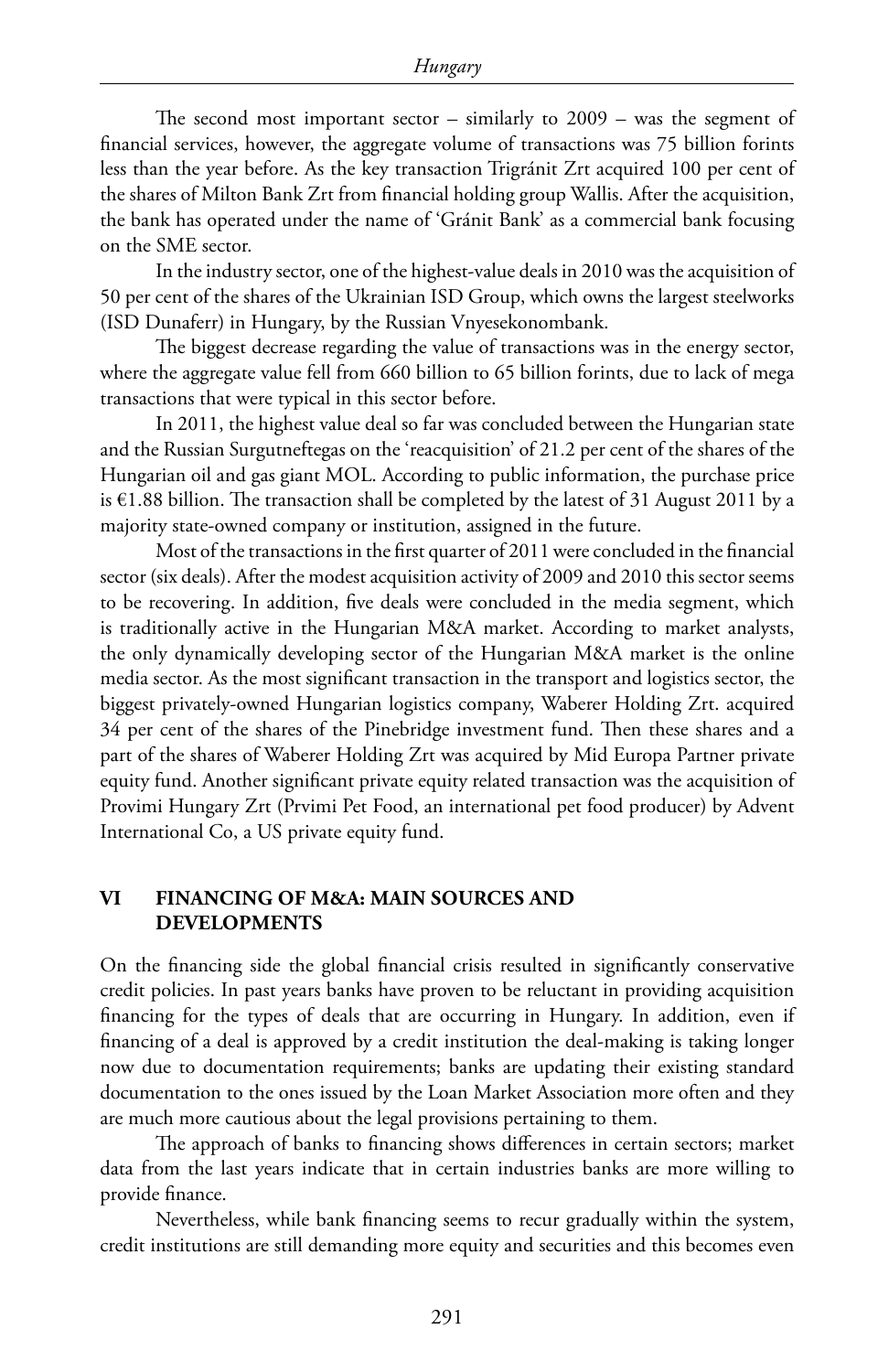more severe when other sectors are taken into consideration. For example, in the absence of own funds companies operating in the real estate sector find it very complicated to secure any kind of M&A financing.

As far as private equity is concerned, its impact was significantly lowered in the last two years; the volume of such transactions fell by around 71 per cent. This type of financing, however, did not disappear: it seems that the conservative approach of banks tends to revalue the significance of private equity in terms of M&A financing. In the last year two trends are remarkable: on one hand, private equity tends to use its resources for refinancing companies in trouble; on the other hand, as far as the deals are concerned, smaller transactions became dominant. According to market analysts the relevance of private equity will definitely grow in the coming years due to their approach to risk as compared to credit institutions, as private equity is looking to conduct transactions in areas that credit institutions do not want to deal with, even if the industry is relatively fragmented. In addition, the introduction of the EU Jeremie Programme also increases the significance of private equity funds, although Jeremie Funds have role only as far as smaller ( $\epsilon$ 0.5-1.5 million) transactions are concerned.

#### **VII EMPLOYMENT LAW**

As far as M&A is concerned employment law aspects are governed by two acts: the Cross-Border Merger Act and the Labour Code. The applicable provisions of these acts were not subject to any amendments in the last year.

The Cross-Border Merger Act governs the safeguarding of employees' co-decision and co-determination rights in the event of cross-border mergers of limited liability companies. Under the Act, as regards the participation rights of employees, it is the provisions of the Member State in which the seat of the post-merger company is located that apply. However, if any company participating in the merger has employed more than 500 people on average in the six months preceding the disclosure of the draft of the merger contract, and at this company an employee co-decision scheme was already in place prior to the merger, or if at any of the companies involved in the merger a higher proportion of employees is entitled to participate than is prescribed by the Companies Act, then the rules governing employee participation in the merger are determined in accordance with the provisions of the underlying EU Directive.

Furthermore employment law, or more precisely, Sections 85/A and 85/B of the Act XXII of 1992 of the Labour Code ('the Labour Code') – which implemented in Hungary the provisions of Council Directive 2001/23/EC on the Approximation of the Laws of Member States relating to the Safeguarding of Employee Rights in the event of Transfers of Undertakings, Businesses or Parts of Undertakings or Businesses – regulate all instances of 'employment assignment', defined as all cases where 'a separate and organised group of the employer's tangible or intangible assets (such as a commercial unit, manufacturer, business, workplace or parts of these) is transferred to a person or entity under the jurisdiction of this law, for the purpose of continued or renewed operation'. Section 70 of the Companies Act also assigns collective contracts concluded with trade unions to any and all legal successors of the original signatory company.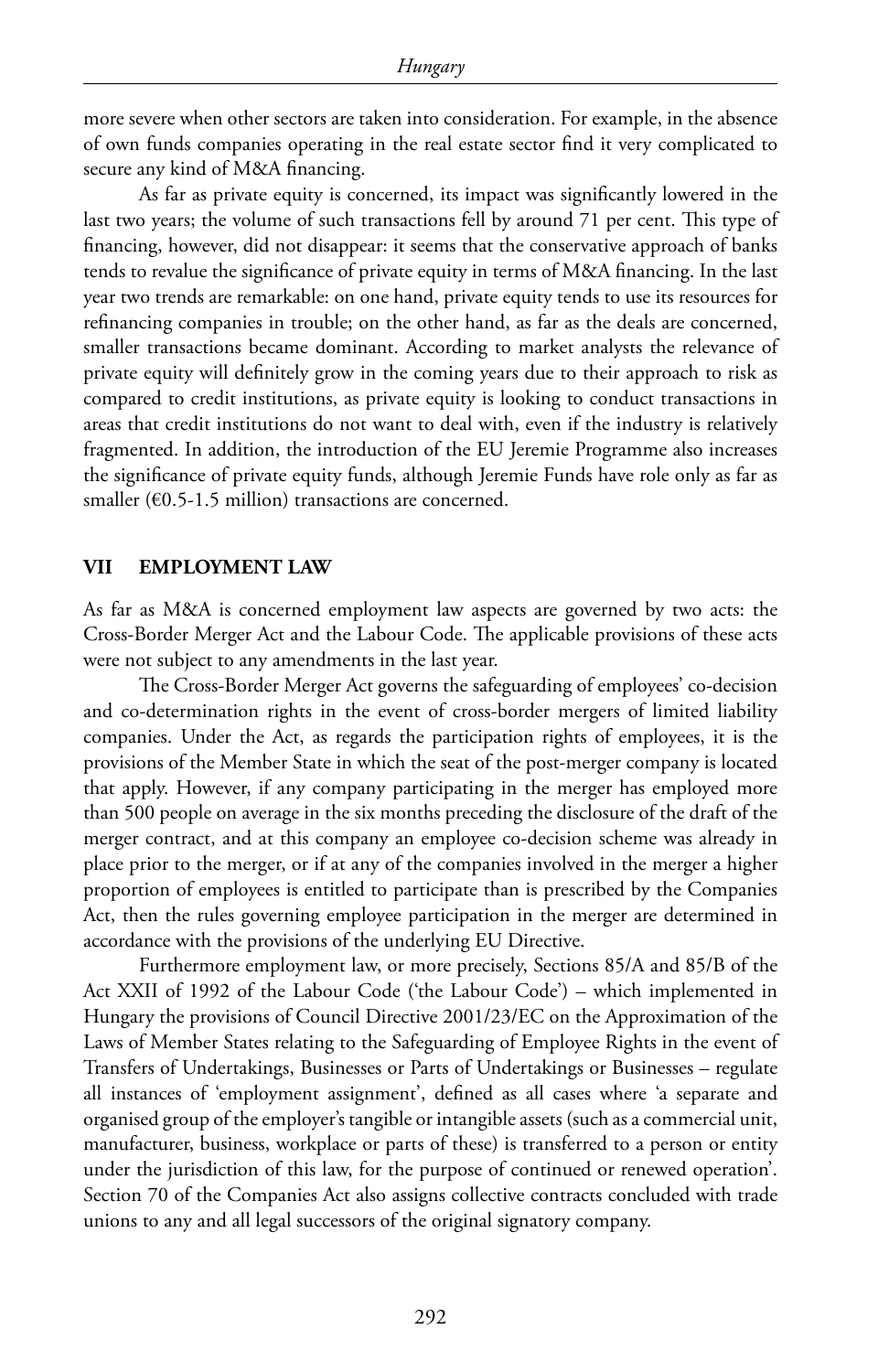In the event of a transfer, all rights and obligations stemming from employment contracts under the previous employer are assigned by force of law to the transferee employer, regardless of origin. To add to the employers' responsibility, the transferor and the transferee have joint and several responsibility with respect to all employee claims presented within one year of the transfer if they concern issues pre-dating the transfer. In addition, the transferor employer acts as a guarantor for payments made by the transferee to terminated employees for a period of one year from the transaction, provided that the transferor and transferee share some link in terms of common ownership. Naturally, responsibility of this kind requires the transferor to share carefully and diligently all relevant information with the transferee, which the law stipulates as a general condition.

The bidder and the target companies must also cooperate in informing the trade union and the workers' council  $-$  or, in the absence of these, the committee formed from the representatives of the employees – of the reasons, details and foreseeable consequences of the transfer, at least 15 days before the transfer occurs. If the transferor or the transferee employer violates the rights of the workers' council or the trade union, the workers' council or the trade union may seek remedy through the courts.

#### **VIII TAX LAW**

In terms of mergers and acquisitions, two aspects of the Hungarian taxation system must be emphasised. Any profit realised on mergers and acquisitions is subject to personal income tax in the case of private individuals, and corporate tax in the case of companies. As of 1 July 2010 the corporate tax rate was cut from 19 per cent to 10 per cent in respect of the first 500 million forints part of the taxable basis with transitory rules applicable to the determination of the 2010 tax liability due to the mid-year change. The lower 10 per cent tax rate will be applicable to the entire tax base from 2013. With the 10 per cent corporate tax rate Hungary has one of the lowest corporate income tax rates in the EU.

In addition, mergers and demergers have corporate tax consequences in terms of both the predecessor and the successor company, and also as far as corporate tax preferences and the calculation of the tax base is concerned. The most important tax preference applies to preferential transformations. If the conditions of preferential transformation provided by Act LXXXI of 1996 on Corporate Taxation are met then the predecessor (in the case of mergers) the successor (in the case of demergers) is not obliged to modify its pre-taxation income and therefore, generally speaking, preferential transformations qualify as corporate tax-free. Furthermore, tax preferences are supported by one of the world's most favourable tax treaty networks, as Hungary is a signatory to a large number of double taxation treaties.

On the other hand, important changes were implemented to Act XC of 2010 on the Introduction of Special Tax and Banker's Contribution Intended to Improve the Balance of Public Finances ('the Bank Tax Act') as of 27 September 2010. According to the modification, a special tax shall be paid by financial institutions (commonly known as the 'bank tax'). The base and rate of the bank tax depends on the organisational form of the financial institution, in other words, there are different parameters for credit institutions, financial enterprises, insurance companies, investment firms, exchange market operators, commodity dealers, venture capital fund management companies and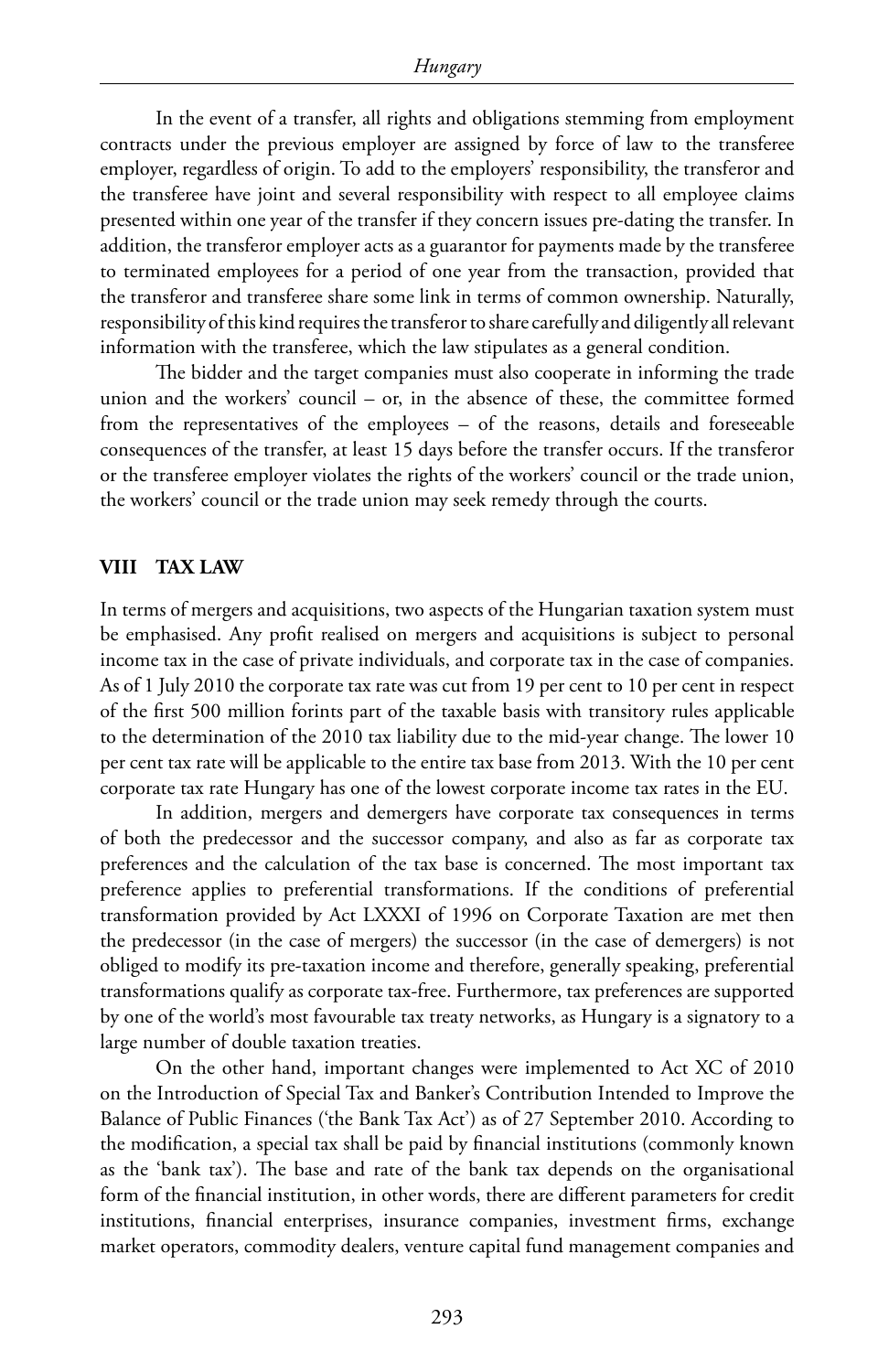investment fund management companies. The bank tax as a special tax shall be paid by the financial institutions in 2010, 2011 and 2012. Pursuant to Section 6 (7) of the Bank Tax Act, financial institutions shall be liable to pay special tax in 2011 altogether in the amount of 200 billion forints.

In addition, special tax obligation was introduced by Act XCIV of 2010 on the Introduction of Special Tax on Certain Sectors as of 4 December 2010 on electronic communication service providers and power-supply enterprises. In case of electronic communication service providers the tax rate is 4.5 per cent of the net income exceeding 500 million forints but not exceeding 5 billion forints, plus 6.5 per cent of the net income exceeding 5 billion forints. In case of power-supply enterprises the tax rate is 0.3 per cent of the net income not exceeding 5 billion forints, plus 1.05 per cent of the net income exceeding 5 billion forints.

#### **IX COMPETITION LAW**

Competition law aspects of M&A are governed by Chapter IV of the Competition Act (Concentration Control). The threshold of materiality above where permission is necessary from the Hungarian Competition Authority ('GVH'), is 15 billion Hungarian forints net income for the entire corporate group, as defined in Regulation 139/2004/EC on Mergers, and more than 500 million forints net income achieved by at least two of the companies involved. In case of insurance companies the gross insurance fees, in case of banks and credit institutions specific income items are to be taken into account instead of net income.

The temporary exemption period with respect to the competition procedure for insurance companies, financial holdings, credit institutions, banks, private equity funds, mixed holdings and the like, described in Article 3(5)(a) of the EC Regulation on Mergers, is specified in Hungarian law as one year, when the sole purpose of the acquisition is to resell the company. The one-year time limit may be extended by GVH if the acquirer proves that resale of its company was not possible within the deadline.

The request for GVH's permission to go forward with a merger must be filed within 30 days of either the public tender, the conclusion of the merger contract, or the acquisition of the rights of control, whichever is earliest. In its decision, the authority may order a wide range of measures, including tying the validity of the merger to certain pre- or post-merger conditions, ordering the sale of certain assets, companies or businesses, and weighing a wide range of circumstances before making its decision. These circumstances may include market structures, prices, impacts or risks, as well as the companies' positions, strategies, outlook, means of action and opportunities for growth or future activity.

The latest amendment of the Competition Act came into effect in January, 2011; beyond certain procedural modifications and clarifications, however, no significant amendments were made thereto.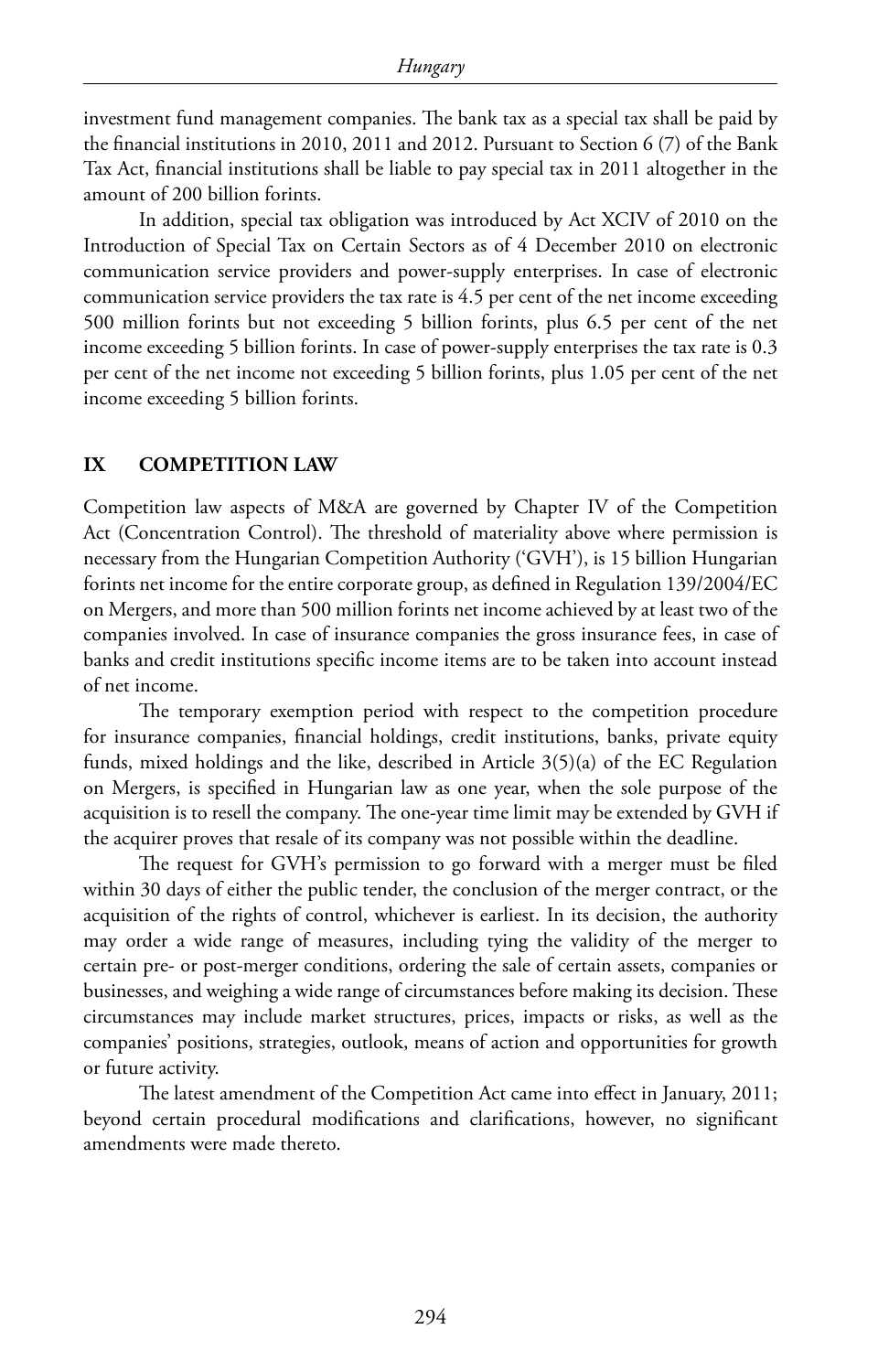#### **X OUTLOOK**

In 2011, according to market analysts, the most attractive sector will be the energy and financial sectors, car industry, technology and online investments. The Jeremie Programme should also give further boost for smaller investments, nevertheless this will not have a significant effect on the aggregate value of transactions as the maximum amount to be spent is €1.5 million per deal.

The Hungarian M&A market accelerated considerably in the last quarter of 2010 compared to 2009. However, it must be noted that the market optimism is fragile and the recent trends show significant fallback compared to the expectations. In the first quarter of 2011 the number of transactions concluded fell to the level of the first three quarters of 2010. The aggregate value of the transactions concluded in the first quarter of 2011 is distressing taking into account that 300 billion forints of the aggregate 380 billion transaction value resulted from the *BorsodChem/WanHua* deal. With a value of 84 billion forints in the first quarter of 2011 it is the weakest of the last 12 quarters. That said, despite the above transactions, significant recovery is unlikely in the Hungarian M&A market in 2011.